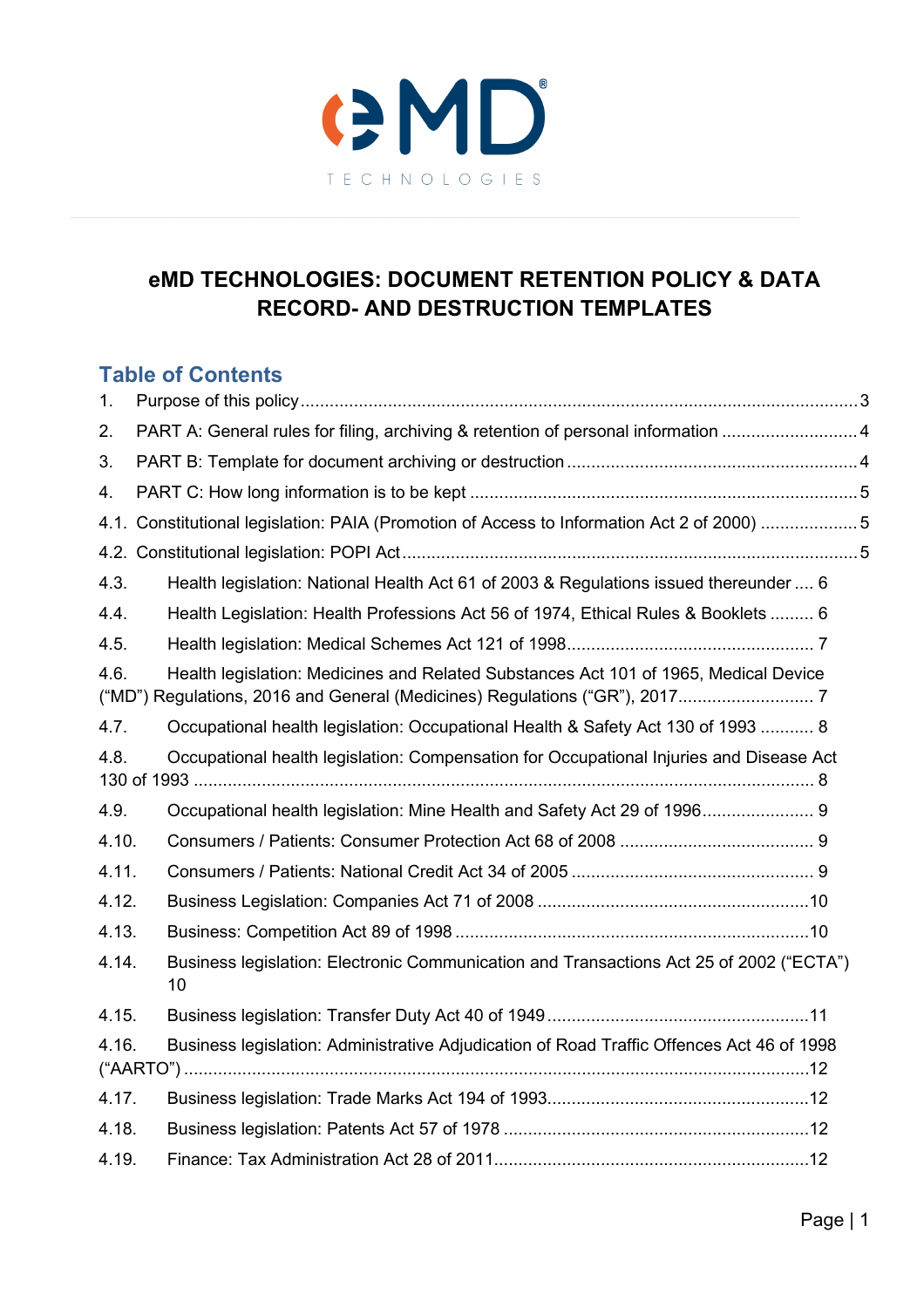

| 4.20.            |                                                                                             |  |  |  |  |  |
|------------------|---------------------------------------------------------------------------------------------|--|--|--|--|--|
| 4.21.            |                                                                                             |  |  |  |  |  |
| 4.22.<br>thereto | Labour legislation: Basic Conditions of Employment Act 75 of 1997 and the regulations<br>13 |  |  |  |  |  |
| 4.23.            |                                                                                             |  |  |  |  |  |
| 4.24.            | Labour legislation: Skills Development Act No 97 of 1998 (SDA) & Skills Development Levies  |  |  |  |  |  |
| 4.25.            |                                                                                             |  |  |  |  |  |
| 4.26.            |                                                                                             |  |  |  |  |  |
| 4.27.            |                                                                                             |  |  |  |  |  |
| 4.28.            |                                                                                             |  |  |  |  |  |
| 4.29.            |                                                                                             |  |  |  |  |  |
| 5 <sub>1</sub>   |                                                                                             |  |  |  |  |  |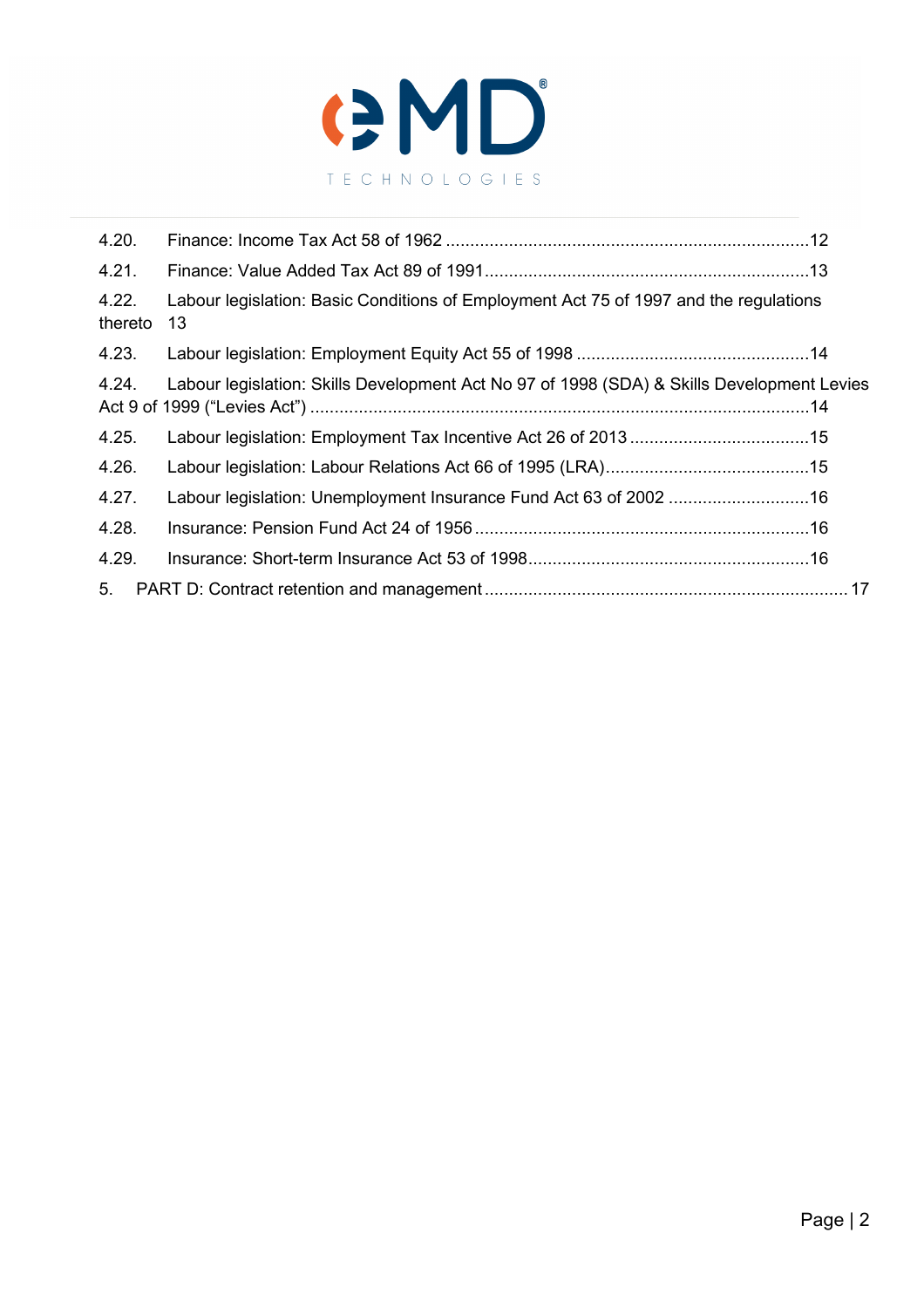

#### <span id="page-2-0"></span>**1. Purpose of this policy**

The purpose of this document is to provide eMD Technologies with guidelines for document retention, based on the requirements of legislation and other policies.

The Protection of Personal Information Act, 2013, requires of responsible parties (i.e. this Practice) that process personal information, to only keep information "no longer than is necessary… to achieve its purpose"[1,](#page-2-1) or:

- As is required or authorized by law;<sup>[2](#page-2-2)</sup>
- As is required by a contract; $3$
- As consented to by the data subject.<sup>[4](#page-2-4)</sup>

Due to various legislative requirements, documents must be retained for a certain number of years, and in some cases in a particular format, and subject to prescribed criteria. Document retention also relates to the requirement that documents are accurate, up-to-date and not susceptible to unauthorised access, destruction, or abuse.

This Policy contains the general and specific rules relating to document retention for the all personal information held by the Company.

- A. General Practice Policy on Filing, Retention, Archiving & Destruction
- B. Record-keeping system for archiving and destruction of information
- C. Retention periods by legislation: Detail how and for how long the practice have to securely store that information, with reference to specific laws
- D. Retention periods of contracts, etc.

<span id="page-2-1"></span> $1$  Section 14(1).

<span id="page-2-2"></span> $2$  Section 14 $(1)(a)$ . <sup>3</sup> Section  $14(1)(b)$ .

<span id="page-2-4"></span><span id="page-2-3"></span> $4$  Section 14(1)(c).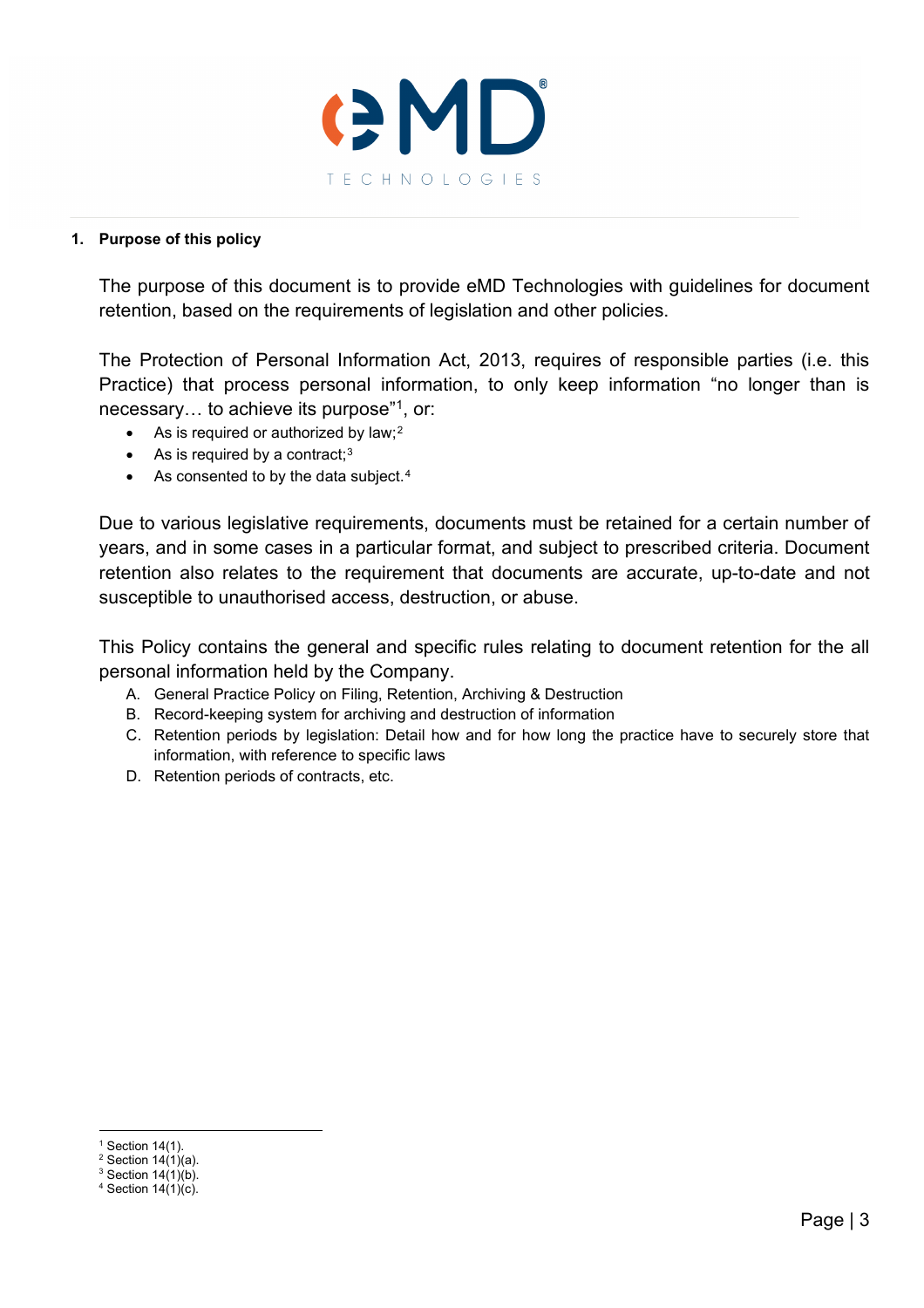

#### **2. PART A: General rules for filing, archiving & retention of personal information**

<span id="page-3-0"></span>This Company archives documents when half of its retention period has been achieved, or when storage (electronic and/or in hard copy) becomes impossible. The Company's Deputy Information Officer Azilpa Sithole will oversee the filing, archiving and destruction of information.

All archiving & destructions are recorded at 27c Van Buuren Road, Bedfordview, Johannesburg, 2007 and signed by the person responsible for the destruction. Where destruction is undertaken by a third party, such party will issue a certificate to that effect, in the event that the records are requested or required under the PAIA at a future date.

|                                                                                 | <b>GENERAL RULES FOR RETENTION, ARCHIVING &amp; DESTRUCTION</b>                                                                                                                                                                                   |                  |                                              |                                                                                                               |                                              |                                                                                                          |                                                                                                   |                                                                   |  |
|---------------------------------------------------------------------------------|---------------------------------------------------------------------------------------------------------------------------------------------------------------------------------------------------------------------------------------------------|------------------|----------------------------------------------|---------------------------------------------------------------------------------------------------------------|----------------------------------------------|----------------------------------------------------------------------------------------------------------|---------------------------------------------------------------------------------------------------|-------------------------------------------------------------------|--|
| Document /<br>database                                                          | Doc / database<br><b>reference</b> (insert ref<br>if doc ref system is used,<br>e.g. EmpCon2020/12/03<br>or Fin/Inv234 or)                                                                                                                        | <b>Retention</b> | <b>Start Date</b><br>for<br>retention        | <b>Archive</b><br>date                                                                                        | <b>Destructi</b><br>on date                  | <b>Destruction</b><br><b>override</b> (e.g.<br>legal process,<br>query, complaint,<br>possible evidence) | <b>Destruction</b><br>method                                                                      | <b>Destructi</b><br>on by<br>(insert<br>name;<br>designati<br>on) |  |
| Employment<br>contracts                                                         | Filed on backed-up<br>computer of practice-<br>owner only, hard copy in<br>locked file cabinet                                                                                                                                                    | 5 years          | From date of<br>resignation /<br>termination | Never for<br>electronic<br>version: hard<br>copy to<br>Metrofile 2<br>years after<br>contract<br>entered into | Year 6 after<br>termination of<br>employment | Retention period<br>will be extended if.<br>pending legal<br>process or dispute<br>by employee           | Deletion from<br>electronic<br>database, hard<br>copy retrieved<br>from Metrofile<br>and shredded | Practice<br>manager, Ms<br>AB Cee                                 |  |
| Patient files (adults<br>of sound mind, and<br>with no possible<br>legal issue) | Hard copy with pt<br>numbering system<br>starting with surname<br>letter & file nr with date<br>of when first patient:<br>Fo LJR/1988-12-03<br>Hard copies, scanned in<br>when pt no longer active<br>in practice or notified<br>that. moved away | 6 years          | Date of last<br>visit                        | Hard copy to<br>Metrofile after<br>patient not at<br>practice for 3<br>years                                  | Year 7 after<br>last visit                   | File to be, kept for<br>as long as any<br>complaint at<br>HPCSA or another<br>forum.                     | Shredded from<br>Metrofile.                                                                       | Administrative<br>clerk.<br>Mr F Ile                              |  |
| Etc.                                                                            | Etc.                                                                                                                                                                                                                                              | Etc              | Etc.                                         | Etc.                                                                                                          | Etc,                                         | Etc.                                                                                                     | Etc.                                                                                              | Etc.                                                              |  |

#### <span id="page-3-1"></span>**3. PART B: Template for document archiving or destruction**

This table must be used by all staff to record specific instances of archiving and destruction, which must then be recorded as follows:

| <b>CONSOLIDATED RECORD OF ARCHIVING OR DESTRUCTION OF DOCUMENTS</b>       |                                                  |                                                  |                                                                                                                                                                                                                   |                                                                                                          |                                                                           |                                                                                |  |  |
|---------------------------------------------------------------------------|--------------------------------------------------|--------------------------------------------------|-------------------------------------------------------------------------------------------------------------------------------------------------------------------------------------------------------------------|----------------------------------------------------------------------------------------------------------|---------------------------------------------------------------------------|--------------------------------------------------------------------------------|--|--|
| <b>Specific</b><br><b>Document</b><br>or group of<br>documents            | Doc $l$<br>datab<br>ase<br>refere<br>nce<br>(or) | <b>Archive</b><br><b>Destru</b><br>ction<br>date | Reason for archiving / destruction<br>(please refer to Parts A and C - table on general rules<br>of retention, archiving and destruction AND the<br>specific retention rules set by law and retention<br>periods) | <b>Destruction</b><br><b>override</b> (e.g.<br>legal process, query,<br>complaint, possible<br>evidence) | Destruction /<br>Archiving method &<br>place                              | Archivina<br><b>Destructio</b><br>n by<br>(insert<br>name:<br>designati<br>on) |  |  |
| E.g. All inactive<br>patient files for<br>period Jan 2014<br>$-$ Dec 2017 | Pat-files                                        | 31 Jan<br>2021                                   | Archiving: Practice Policy allows archiving 3 years<br>after patient inactive in practice; ensure that archiving<br>will keep for remainder of period as set by HPCSA (6<br>years in total)                       | N/a as no destruction<br>before lapse of 6<br>years                                                      | Metrofile storage, files picked<br>up by Metrofile but packed by<br>staff | Administrative<br>clerk.<br>MrFlle                                             |  |  |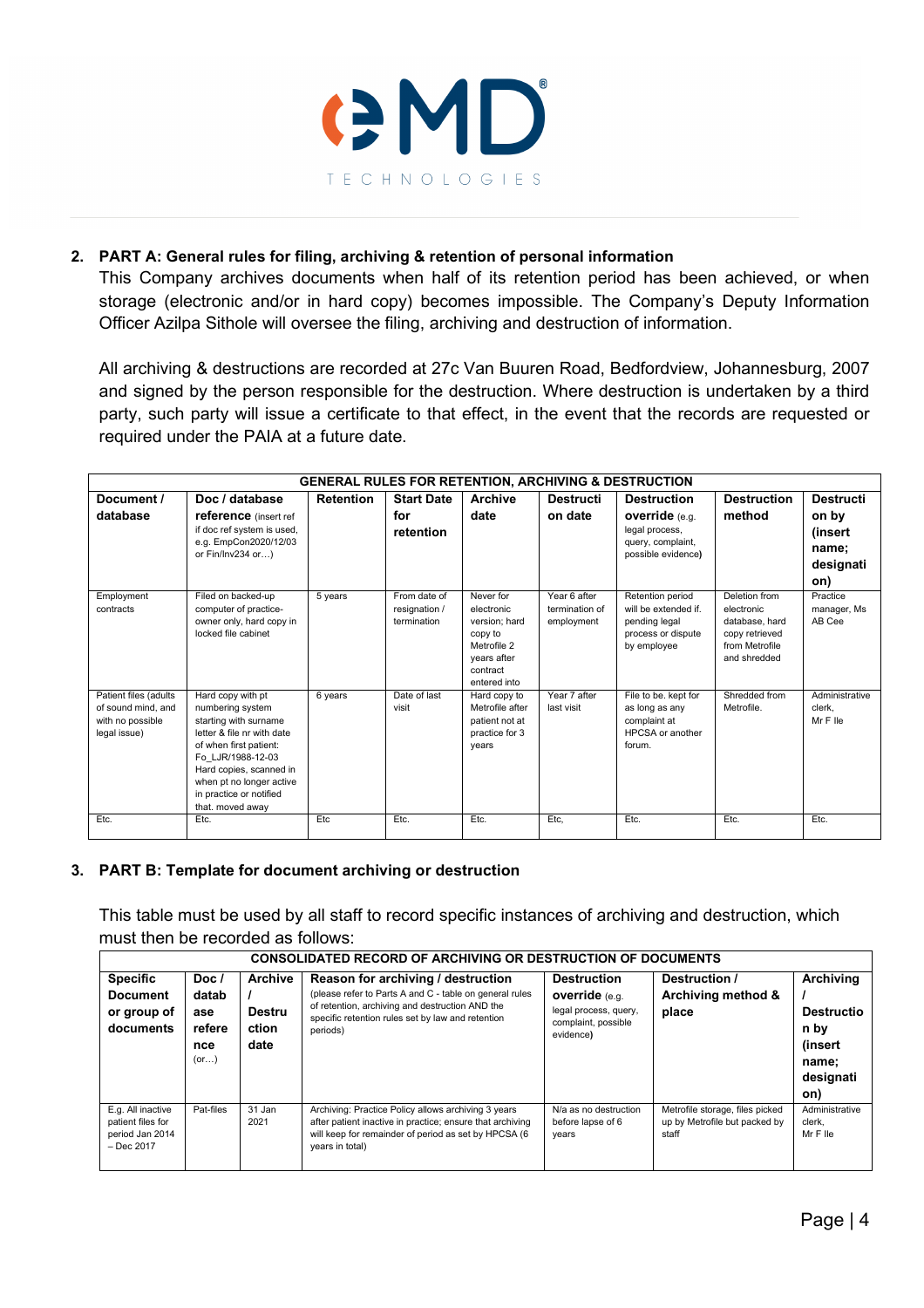

| Mr PR Oblem           | Shared  | 28 Feb | Destruction: 5 years after employment contract | No override as no   | Document deleted from         | Practice    |
|-----------------------|---------|--------|------------------------------------------------|---------------------|-------------------------------|-------------|
| Employment            | drive & | 2021   | terminated                                     | CCMA or other issue | electrionic database and hard | manager, Ms |
| Contract<br><b>HR</b> |         |        | pendina                                        |                     | copy shredded                 | AB Cee      |
|                       | cupboar |        |                                                |                     |                               |             |
|                       |         |        |                                                |                     |                               |             |
| Etc.                  | Etc.    | Etc.   | Etc.                                           | Etc.                | Etc.                          | Etc.        |

#### <span id="page-4-0"></span>**4. PART C: How long information is to be kept**

#### 4.1. **Constitutional legislation: PAIA (Promotion of Access to Information Act 2 of 2000)**

<span id="page-4-1"></span>

| Applicable               | <b>Section</b>  | <b>Period of retention</b>                          | Original or    | <b>Comments</b>                  |
|--------------------------|-----------------|-----------------------------------------------------|----------------|----------------------------------|
| document(s) /            | / Reg           |                                                     | copy to be     |                                  |
| databases                |                 |                                                     | retained       |                                  |
| All requested            | S <sub>55</sub> | Irrespective, if. lost or does not exist, affidavit | n/a            | Investigate if practice rules    |
| documents that cannot    |                 | by IO that doc could not be found or does not       |                | were followed                    |
| be found / do not exist  |                 | exist                                               |                |                                  |
| Health records           | S61             | As per HPCSA rules, or if also financial, as per    | As per         |                                  |
| requested and            |                 | financial legislation, disclosure however made      | HPCSA (can     |                                  |
| knowledge of which       |                 | to person nominated by patient whose records        | be certified   |                                  |
| could cause harm to      |                 | it is.                                              | copies) or     |                                  |
| requester                |                 |                                                     | specific       |                                  |
|                          |                 |                                                     | financial      |                                  |
|                          |                 |                                                     | legislation    |                                  |
| All personal information | S <sub>1</sub>  | Can be retained, subject to specific legislation,   | Not subject    | Not subject to any privacy rules |
| of persons deceased for  |                 | but no longer "personal" 20 years after date of     | to any         |                                  |
| longer than 20 years     |                 | death                                               | privacy rules  |                                  |
| All documents listed in  | S <sub>3</sub>  | Can be potentially requested and accessed.          | As per         |                                  |
| <b>PAIA Manual</b>       |                 | Should be retained to ensure access, as per         | specific law / |                                  |
|                          |                 | law, consent or contract                            | contract /     |                                  |
|                          |                 |                                                     | consent        |                                  |
| Documents identified in  | S <sub>52</sub> | Documents must be retained as per specific          | As per         |                                  |
| PAIA Manual as subject   |                 | rules, and removed from PAIA manual list            | specific law / |                                  |
| to automatic access      |                 | once no longer available                            | contract /     |                                  |
|                          |                 |                                                     | consent        |                                  |

#### 4.2. **Constitutional legislation: POPI Act**

<span id="page-4-2"></span>

| Applicable document(s) /<br>databases                                                                                      | <b>Section</b><br>/ Reg | <b>Period of retention</b>                                                                                         | Original or copy<br>to be retained | <b>Comments</b>                                                                                    |
|----------------------------------------------------------------------------------------------------------------------------|-------------------------|--------------------------------------------------------------------------------------------------------------------|------------------------------------|----------------------------------------------------------------------------------------------------|
| All documents                                                                                                              | S9, s10                 | Consent, contract and/or notification to<br>include periods of retention and destruction                           |                                    | Include retention &<br>destruction periods into<br>all relevant documents                          |
| All documents                                                                                                              | S <sub>14</sub>         | Retention of record / database must always<br>be stipulated                                                        | Depending on<br>record             | As stipulated                                                                                      |
| Historical, statistical,<br>research data<br>(anonymized)                                                                  | S14(2)                  | Can be retained for longer, provided that<br>used for no other purpose (e.g. marketing,<br>vigilance, etc.)        | Depending on<br>record             | Indicated on specific<br>database as historical,<br>etc. with timeframe and<br>identifiers removed |
| Deletion or destruction of a<br>record                                                                                     | S14(4)                  | Must destroy / delete when no longer<br>needed, as per stipulated / agreed periods or<br>upon completion of a task | See Part A & B<br>of this Policy   |                                                                                                    |
| Requested deletion or<br>destruction (request by<br>person or persons whose<br>personal information is /<br>was processed) | S14(5);<br>reg 3        | If permissible (e.g. if. not against statutory<br>retention period), person uses POPI Regs<br>prescribed Form 2.   | None                               | No original and no copy<br>should be in existence.<br>electronically or in hard<br>copy            |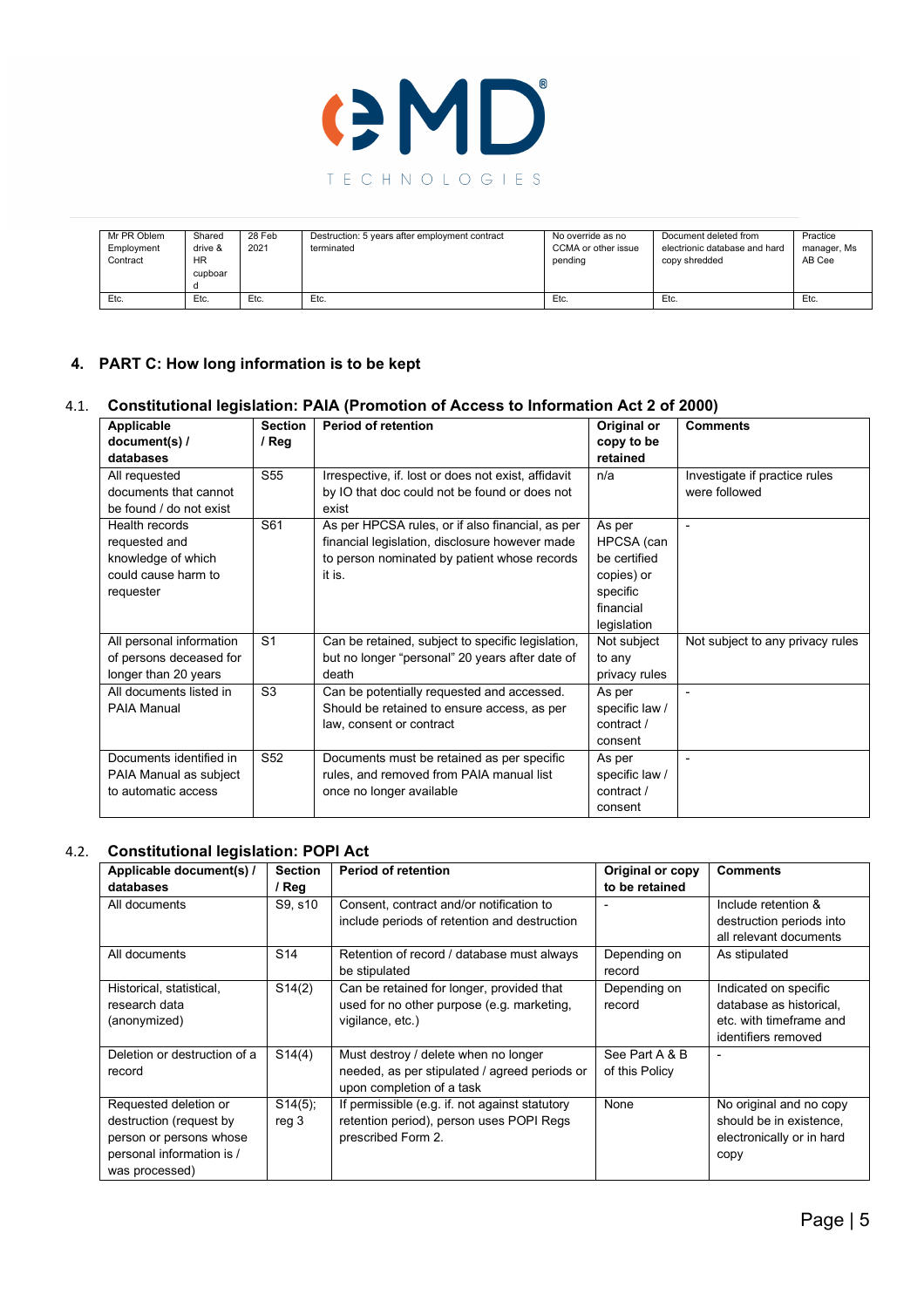

| Documents / databases<br>created from previous<br>information                                                          | S <sub>13</sub><br>s15 | New consent or contract must set new<br>retention period or law must be followed that<br>sets retention period, if retention was not<br>originally set | Depending on<br>record                         |  |
|------------------------------------------------------------------------------------------------------------------------|------------------------|--------------------------------------------------------------------------------------------------------------------------------------------------------|------------------------------------------------|--|
| Documents / databased<br>allegedly processed<br>unlawfully, is inaccurate, or<br>destruction or deletion is<br>opposed | S6 and<br>s7           | Retain until matters are resolved and then<br>retain as required, amend or destroy / delete                                                            | Retain as per<br>specific retention<br>period. |  |

### 4.3. Health legislation: National Health Act 61 of 2003 & Regulations issued thereunder

<span id="page-5-0"></span>Practice deals with patient information relating to a number of its brands as it supplies products directly to consumers / customers. This information includes clinical information, and as such constitutes a "health record".

| Applicable document(s)<br>databases                                                                                                                  | Section /<br>Reg               | <b>Period of retention</b>                                                                                                                                                                                                                                                                                      | Original or<br>copy to be<br>retained | <b>Comment</b> |
|------------------------------------------------------------------------------------------------------------------------------------------------------|--------------------------------|-----------------------------------------------------------------------------------------------------------------------------------------------------------------------------------------------------------------------------------------------------------------------------------------------------------------|---------------------------------------|----------------|
| Health records (incl notes<br>from call centre, nurses,<br>scheme motivations, etc.)<br>and irrespective of held by<br>the Company or an<br>operator | S <sub>13</sub>                | Record must be created and maintained. No regs yet as<br>to duration of retention. Follow HPCSA rules. References<br>Archives Act, but which only applies to records of<br>"enduring value", which records are transferred to the<br>National Archive after 20 years, <i>i.e.</i> suppose 20 year<br>retention. | Not stipulated                        |                |
| Health records used for<br>training, research                                                                                                        | S <sub>16</sub>                | If no individual details, no consent and keep as long as<br>needed                                                                                                                                                                                                                                              | Copies                                |                |
| Health record changes &<br>destruction                                                                                                               | S <sub>17</sub>                | Offence to not maintain and to destroy records<br>unauthorized.                                                                                                                                                                                                                                                 | Originals &<br>copies                 |                |
| COVID-19 and other<br>notifiable conditions                                                                                                          | 2017 Regs                      | Not prescribed, but as other health records (see below)<br>and must be shared with regulators (NICD)                                                                                                                                                                                                            | Not stipulated                        |                |
| Cancer diagnosis                                                                                                                                     | 2011<br>Regs,<br>Annexure<br>A | Practice owner must report confirmed cancer diagnosis<br>to NICD, must set up control measures to prevent<br>unauthorized access. Assumes retention but not<br>prescribed.                                                                                                                                      | Not stipulated                        |                |

## 4.4. Health Legislation: Health Professions Act 56 of 1974, Ethical Rules & Booklets

<span id="page-5-1"></span>The. ethical rules and those contained in the Booklets are binding and a violation thereof could render professionals liable for charges of unprofessional or unethical conduct ito section 41 of the Act. It also provides the best practice guideline for health record retention, in the absence of regulations being issued under section 13 of the National Heath Act.

| Applicable document(s) /<br>databases | Section / Reg /<br>Clause-Booklet. <sup>5</sup><br><b>Ethical Rule (ER)</b><br>nr | <b>Period of retention</b>                                  | Original or copy<br>to be retained | <b>Comment</b> |
|---------------------------------------|-----------------------------------------------------------------------------------|-------------------------------------------------------------|------------------------------------|----------------|
| All health records                    | ER <sub>15</sub>                                                                  | All retained records must be signed                         | Originals or<br>certified          |                |
| Certificates & reports                | ER <sub>16</sub>                                                                  | Retained reports & certificates must<br>include info listed | Originals or<br>certified          |                |

<span id="page-5-2"></span><sup>5</sup> Booklet 9 "Guidelines on the Keeping of Patient Records", September 2016.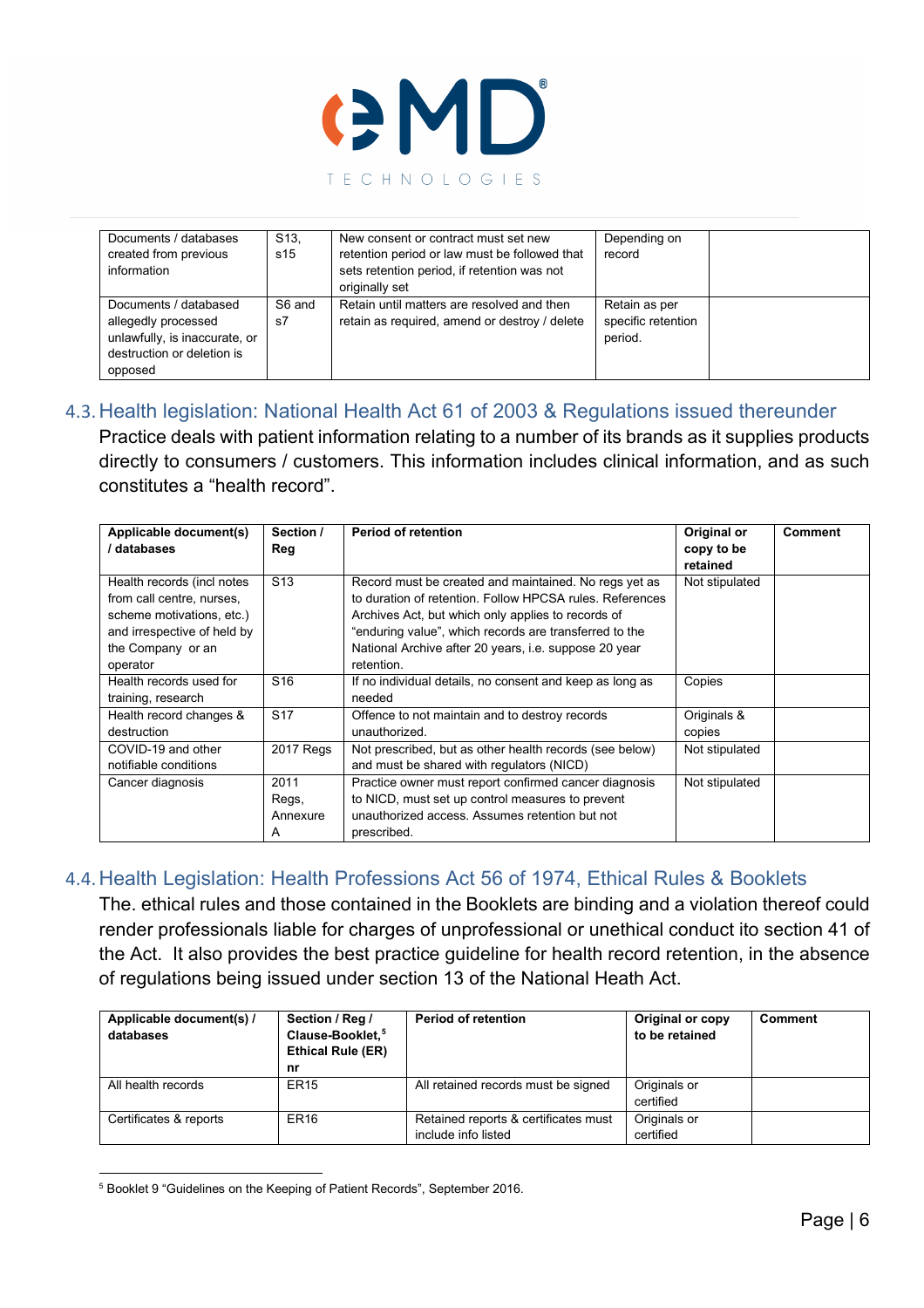

| Prescriptions                   | ER17, ER23          | Medicine: 5 years as per Meds Act    | Originals        |  |
|---------------------------------|---------------------|--------------------------------------|------------------|--|
|                                 |                     | Medical devices: not stipulated      |                  |  |
| Adult health records [may       | Clause 9.2          | 6 years after record becomes         | Originals or     |  |
| need to be described and        |                     | dormant (last visit of patient)      | certified copies |  |
| split up into specific records] |                     |                                      |                  |  |
| Records of children             | Clause 9.3.1        | When child becomes 21 years of       | Originals or     |  |
|                                 |                     | age                                  | certified        |  |
| Records of persons mentally     | Clause 932          | For duration of person's lifetime    | Originals or     |  |
| incompetent                     |                     |                                      | certified        |  |
| Occupation health records       | Clause 9.4          | 20 years after treatment             | Originals or     |  |
| (e.g. person who require        |                     |                                      | certified copies |  |
| oxygen equipment due to         |                     |                                      |                  |  |
| working in mine or polluted     |                     |                                      |                  |  |
| area)                           |                     |                                      |                  |  |
| Health records of conditions    | Clause 9.6          | 25 years after last entry            | Originals or     |  |
| that could manifest only later  |                     |                                      | certified copies |  |
| (e.g. asbestosis) or where      |                     |                                      |                  |  |
| legal action would not          |                     |                                      |                  |  |
| prescribe (e.g. child abuse or  |                     |                                      |                  |  |
| assault)                        |                     |                                      |                  |  |
| Prescriptions                   | ER 17, also see     | 6 years after record dormant, unless | Copy, as pt &    |  |
|                                 | Meds Act and        | it involves treatment for a child.   | pharmacist will  |  |
|                                 | <b>General Regs</b> | occupational health matter, etc.     | have original    |  |
|                                 | below               |                                      |                  |  |

#### 4.5. Health legislation: Medical Schemes Act 121 of 1998

<span id="page-6-0"></span>

| Applicable<br>document(s) /                                         | Section /<br>Reg                          | <b>Period of retention</b>                                                                                                                                                                                                                                                                                                                                                                 | Archiving<br>rules | <b>Comment</b>                                                                                                                                              |
|---------------------------------------------------------------------|-------------------------------------------|--------------------------------------------------------------------------------------------------------------------------------------------------------------------------------------------------------------------------------------------------------------------------------------------------------------------------------------------------------------------------------------------|--------------------|-------------------------------------------------------------------------------------------------------------------------------------------------------------|
| databases                                                           |                                           |                                                                                                                                                                                                                                                                                                                                                                                            |                    |                                                                                                                                                             |
| Claims to medical<br>schemes and<br>motivations that<br>underpin it | Reg 5, 6 and<br>s59:<br>S47, 19 and<br>50 | Claims must be made within 4 months, but schemes<br>can claw back and investigate for periods or around<br>3 years after the claim was lodged.<br>Complaints can be lodged at any stage, even years<br>after non-payment of a claim, and records relating to<br>claims, motivations, internal appeals, etc. is<br>recommended to be kept for at least 5 years after<br>decline of payment. | Not stipulated     | Schemes in s59(3)<br>matters require the<br>acquisition documents of<br>supplies, dispensing<br>records, referrals, records<br>relating to hospitalization. |

# <span id="page-6-1"></span>4.6. Health legislation: Medicines and Related Substances Act 101 of 1965, Medical Device ("MD") Regulations, 201[6](#page-6-2)<sup>6</sup> and General (Medicines) Regulations ("GR"), 201[7](#page-6-3)<sup>7</sup>

| Applicable<br>document(s) /<br>databases | Section / Reg | <b>Period of retention</b>                                                                                                                            | Original or copy to<br>be retained                   | <b>Comment</b> |
|------------------------------------------|---------------|-------------------------------------------------------------------------------------------------------------------------------------------------------|------------------------------------------------------|----------------|
| Prescriptions                            | GR reg 35     | Medicines: 5 years or 5 years after last entry in a<br>prescription book for dispensing doctors). No<br>provision for device prescriptions or orders. | Copies of<br>prescriptions; Book in<br>original form |                |
| Dispensing<br>licence                    | S22C, GR req  | 5 years, must be renewed so all application.<br>updates and renewal documents to be kept for as<br>long as Practice active                            | N/a                                                  |                |

<span id="page-6-2"></span><sup>6</sup> GN 1515 of 9 December 2016: Regulations relating to Medical Devices and In Vitro Diagnostic Medical Devices (IVDS) (*Government Gazette* No. 40480).

<span id="page-6-3"></span><sup>7</sup> GN 859 of 25 August 2017: General Regulations (*Government Gazette* No. 41064).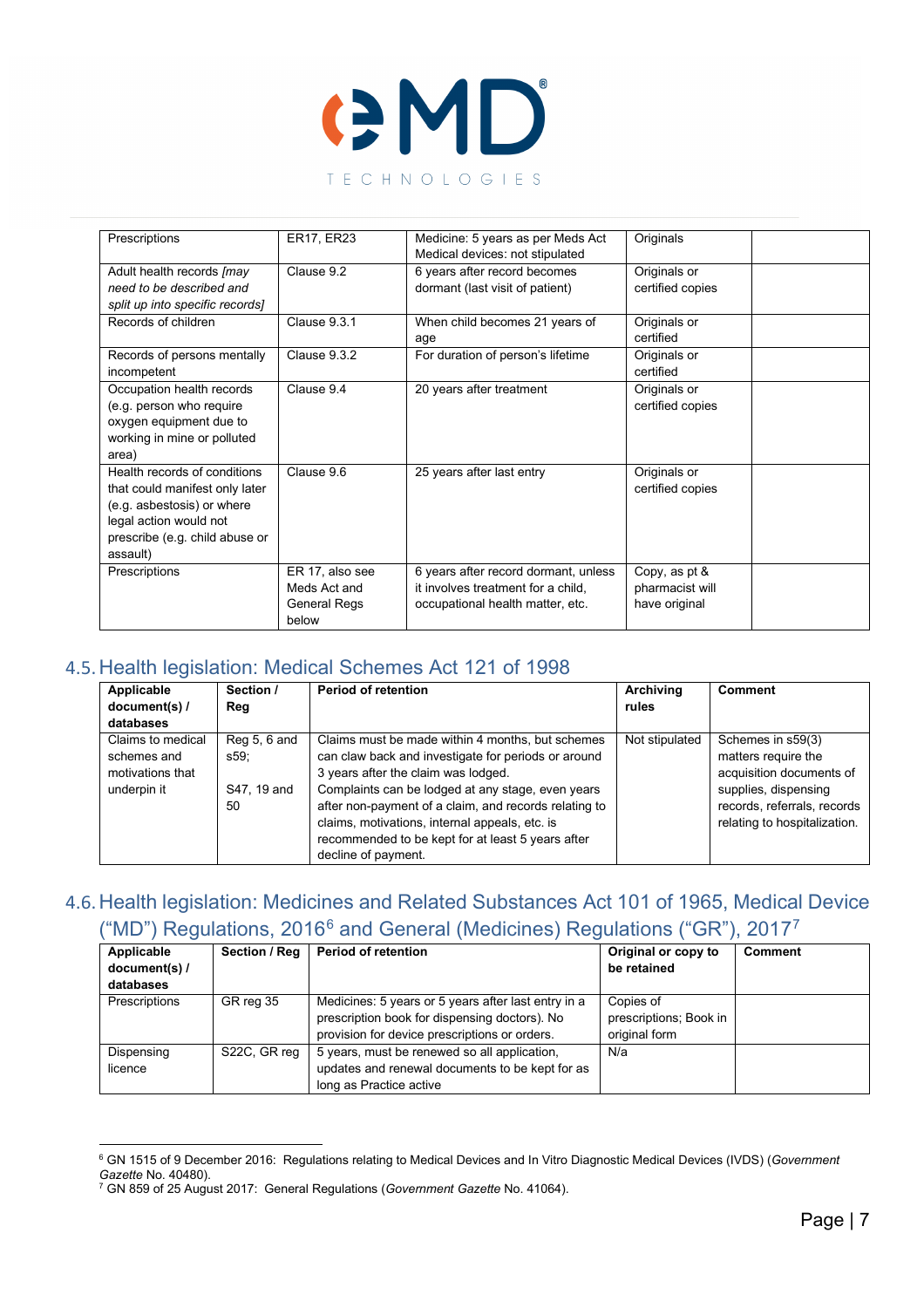

| Records relating  | MD reg 26         | 50 years on date, purchaser, address, quantities,     | Not stipulated, but  |  |
|-------------------|-------------------|-------------------------------------------------------|----------------------|--|
| to implantable    |                   | batch numbers                                         | must be "permanent"  |  |
| devices           |                   | Order records must be kept for 5 years after          |                      |  |
|                   |                   | expected life of device                               |                      |  |
|                   |                   |                                                       |                      |  |
| Adverse event     | <b>MD Reg 17,</b> | Must be maintained (i.e. ongoing), no retention       | Not stipulated       |  |
| database          | Guideline         | period set, check device life. EU requires ongoing    |                      |  |
|                   | 8.04, Nov         | and 10 years after last product sale. Specify in      |                      |  |
|                   | 2019              | Practice OMS.                                         |                      |  |
| Clinical research | S21, GR reg       | Records must be retained post the study $-$ at.       | Originals            |  |
|                   | 30, MD reg        | least 15 years after study completion as per GCP      |                      |  |
|                   | 16, $GCP8$        | Guidelines                                            |                      |  |
|                   | 2006              |                                                       |                      |  |
| Records on        | MD reg 14         | As determined by SAHPRA.                              | Not stipulated       |  |
| destruction of    |                   |                                                       |                      |  |
| device            |                   |                                                       |                      |  |
| Records on        | GR reg 44         | Must be destroyed by a pharmaceutical waste           |                      |  |
| destruction of    |                   | entity, who must issue a certificate to the practice. |                      |  |
| medicine          |                   | No retention period stipulated.                       |                      |  |
| Dispensing        | GR reg 35         | Indefinitely (permanent) book with details set out    | Original, hard copy  |  |
| records           |                   | in reg 35                                             |                      |  |
| Books & records   | S28               | Inspectors can seize any record, retention rules      | As and if stipulated |  |
|                   |                   | to be clear if records are requested pertaining to    | for specific record  |  |
|                   |                   | medicines and/or any medical device in a practice     |                      |  |

## 4.7.Occupational health legislation: Occupational Health & Safety Act 130 of 1993

<span id="page-7-0"></span>This applies to the practice and its staff:

| Applicable document(s) /      | <b>Section</b>     | <b>Period of retention</b>                  | Original or copy to | <b>Comment</b>        |
|-------------------------------|--------------------|---------------------------------------------|---------------------|-----------------------|
| databases                     | / Reg              |                                             | be retained         |                       |
| All records (incl             | $S20$ , reg        | Occ health committee or health & safety     | Not stipulated      |                       |
| investigations,               | 5 <sup>9</sup>     | officer must keep records; must be kept for |                     |                       |
| recommendations, minutes,     |                    | at least 3 years                            |                     |                       |
| etc.). of Occ Health & Safety |                    |                                             |                     |                       |
| Committee or the              |                    |                                             |                     |                       |
| occupational health & safety  |                    |                                             |                     |                       |
| officer                       |                    |                                             |                     |                       |
| Records relating to asbestos, | Various            | 40 years                                    | Not stipulated      |                       |
| lead, noise (incl medical     | sets of            |                                             |                     |                       |
| surveillance & baseline       | Regs <sup>10</sup> |                                             |                     |                       |
| records)                      |                    |                                             |                     |                       |
| Records relating to           | Regs <sup>11</sup> | Keep record for 30 years                    | Not stipulated      | If employer stops     |
| hazardous chemicals, air      |                    |                                             |                     | activities, record to |
| (incl medical surveillance &  |                    |                                             |                     | be handed to          |
| baseline records)             |                    |                                             |                     | provincial Dept of    |
|                               |                    |                                             |                     | Labour                |

### <span id="page-7-1"></span>4.8.Occupational health legislation: Compensation for Occupational Injuries and Disease Act 130 of 1993

This applies to the practice staff and patients suffering occupational injuries and/or diseases:

<span id="page-7-2"></span><sup>8</sup> Department of Health South African Good Clinical Practice Guidelines, 2006.

<sup>&</sup>lt;sup>9</sup> GNR.929 of 25 June 2003: General administrative regulations, 2003.

<span id="page-7-4"></span><span id="page-7-3"></span><sup>10</sup> GNR.236 of 28 February 2002: Lead regulations, GNR.307 of 7 March 2003 Noise-induced Hearing Loss Regulations, GNR.1196 of 10 November 2020: Asbestos Abatement Regulations.

<span id="page-7-5"></span><sup>&</sup>lt;sup>11</sup> GN 1179 of 25 August 1995: Hazardous chemical substances regulations as amended.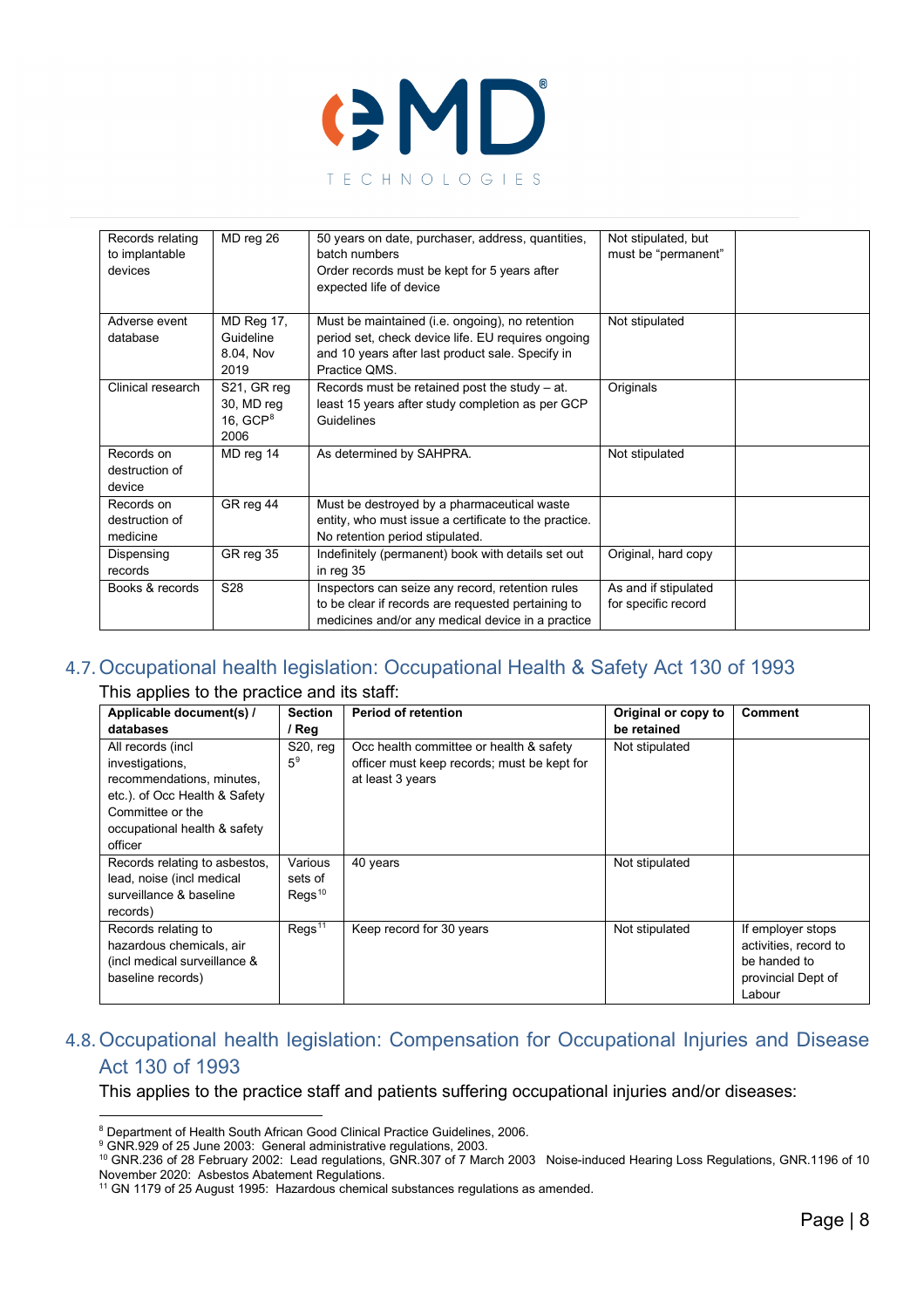

| Applicable document(s) /<br>databases                                      | <b>Section</b><br>/ Reg | <b>Period of retention</b>                                                                                                                                                                                      | Original or<br>copy to be<br>retained | <b>Archiving rules</b>                                    |
|----------------------------------------------------------------------------|-------------------------|-----------------------------------------------------------------------------------------------------------------------------------------------------------------------------------------------------------------|---------------------------------------|-----------------------------------------------------------|
| Employee (claimant)<br>records. (earnings, time<br>worked, overtime, etc.) | S81(2)                  | 4 years after last entry, except where regs<br>under OHSA on specific conditions / sectors<br>require differently (see below)                                                                                   | Not<br>stipulated                     |                                                           |
| Employee records relating<br>to re-opened claims                           | S7.<br>Reg $5^{12}$     | Not prescribed, but 4 years after last entry (i.e.<br>after employment termination) may not suffice<br>in all cases of all conditions. H&S consultants<br>recommend 10 years.                                   | Not<br>stipulated                     |                                                           |
| Medical reports                                                            | S74                     | Not stipulated, but would have to be retained<br>until patient claim is finalized and provider<br>accounts settled. Due to potential re-opening,<br>recommended 10 years after last event relating<br>to claim. | Copy                                  | Copy of report should also<br>be available to the patient |

## 4.9.Occupational health legislation: Mine Health and Safety Act 29 of 1996

<span id="page-8-0"></span>

| Applicable document(s) /<br>databases | <b>Section</b><br>Reg | <b>Period of retention</b>                      | Original or<br>copy to be<br>retained | Comment |
|---------------------------------------|-----------------------|-------------------------------------------------|---------------------------------------|---------|
| Medical records relating to           | S15(2)                | 40 years from date of last medical surveillance | Not                                   |         |
| miners                                |                       |                                                 | stipulated                            |         |

### 4.10. Consumers / Patients: Consumer Protection Act 68 of 2008

<span id="page-8-1"></span>

| Applicable document(s)<br>/ databases                                          | <b>Section</b><br>/ Reg | <b>Period of retention</b>                                                                                                                                                                                                               | Original or copy to<br>be retained | Comment                            |
|--------------------------------------------------------------------------------|-------------------------|------------------------------------------------------------------------------------------------------------------------------------------------------------------------------------------------------------------------------------------|------------------------------------|------------------------------------|
| Intermediaries (e.g. sales<br>agents, brokers)                                 | S27.<br>reg 10          | 3 years after document created: Intermediary must<br>keep the records, co top ensure contractually that<br>intermediary does so.                                                                                                         | Copies or electronic<br>formats    |                                    |
| Competitions (all 18<br>pieces of information /<br>documents as<br>prescribed) | S36.<br>Reg 11          | 3 years, but note SAMED Code requirement of 5<br>years where competition relates to the medical<br>device business.                                                                                                                      | Not stipulated                     | After SAMED<br>period of retention |
| Fixed-term consumer<br>agreements                                              | S <sub>14</sub>         | Not stipulated in CPA but see National Credit Act<br>below. General rule of not retaining for longer than<br>necessary, and consents (e.g. if person added to a<br>general consumer database for future marketing)<br>must be considered | Not stipulated                     | As per co policy<br>and NCA        |

# 4.11. Consumers / Patients: National Credit Act 34 of 2005

<span id="page-8-2"></span>

| Applicable document(s) / databases               | Section /<br>Reg <sup>13</sup> | <b>Period of retention</b> | Original or<br>copy to be<br>retained | <b>Destruction</b><br>rules |
|--------------------------------------------------|--------------------------------|----------------------------|---------------------------------------|-----------------------------|
| All documents to create credit agreement, debt   | S170, Reg 55                   | 3 years after document     | Not                                   |                             |
| review documents (see list in reg 55(1)(b))      |                                | created                    | stipulated                            |                             |
| Agreement / contract / applications (signed      | S170, Reg 56                   | 3 years after termination  | <b>Not</b>                            |                             |
| Ts&Cs / billing notices / agreements to r(e)pay) |                                |                            | stipulated                            |                             |
| All judgements                                   | Reg 17(1)                      | 5 years or until judgement | <b>Not</b>                            |                             |
|                                                  |                                | is rescinded               | stipulated                            |                             |

<span id="page-8-3"></span><sup>&</sup>lt;sup>12</sup> GN 1217 of 9 November 2018: Regulation on IOD/OD Documents to be provided by employers to Compensation Fund in administration of Claims Adjudication processes as per section 6A (*b*) and 40 (1) of the Act (*Government Gazette* No. 42021).

<span id="page-8-4"></span> $^{13}$  GNR.489 of 31 May 2006: Regulations made in terms of the National Credit Act, 2005 as amended.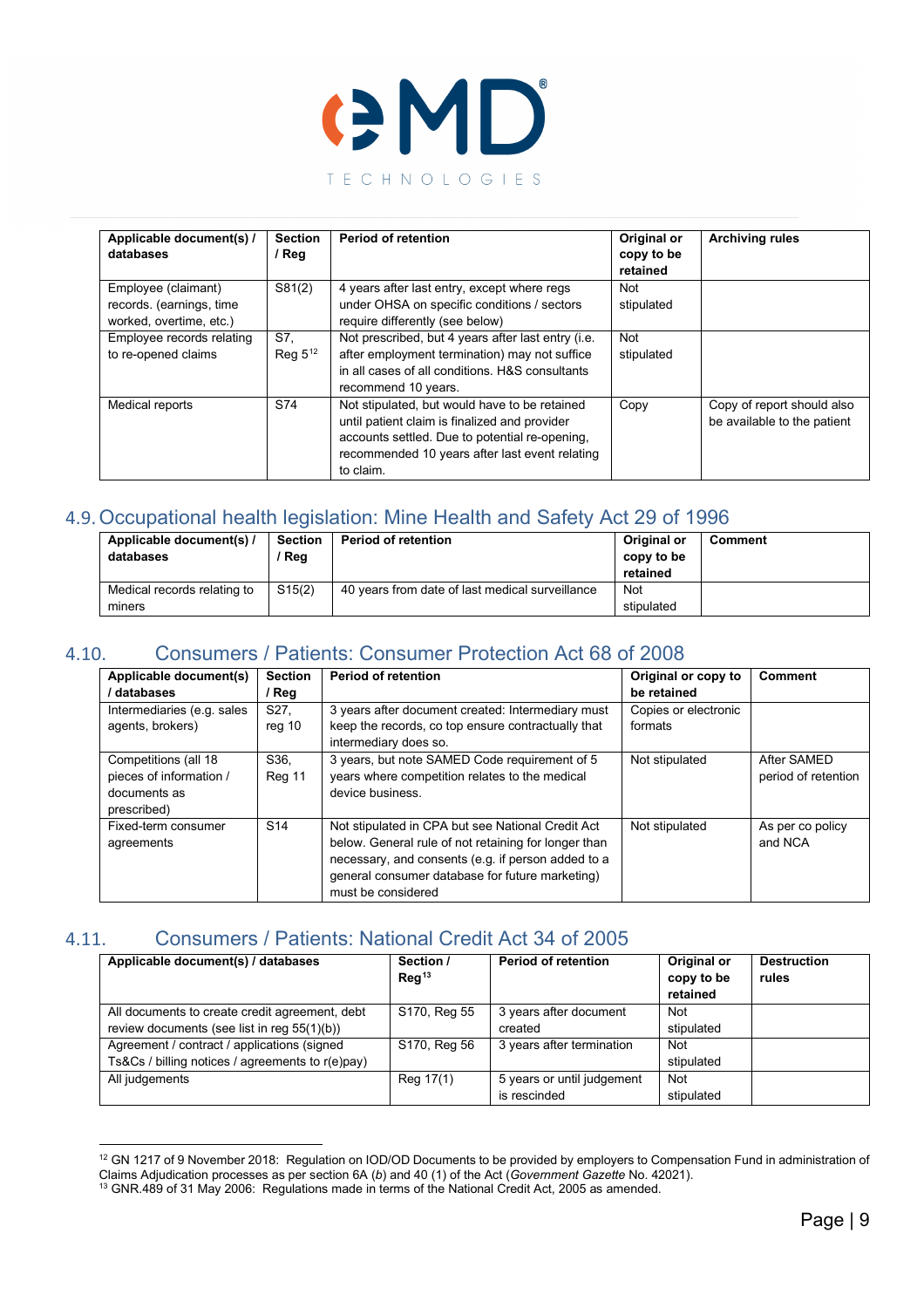

## 4.12. Business Legislation: Companies Act 71 of 2008

<span id="page-9-0"></span>

| Applicable document(s) / databases                                                                                                                           | Section /<br>Reg   | <b>Period of retention</b>                                                                | Original or copy to<br>be retained                       | <b>Comment</b> |
|--------------------------------------------------------------------------------------------------------------------------------------------------------------|--------------------|-------------------------------------------------------------------------------------------|----------------------------------------------------------|----------------|
| AGM reports, AFS, accounting records;<br>Notices, minutes, resolutions of<br>shareholder meetings; all shareholders<br>documents in relation to a resolution | S24(3)(c)<br>& (d) | 7 years after date of event                                                               | Originals in hard<br>copy at a location in<br><b>RSA</b> |                |
| MOI, rules and certificate of<br>incorporation                                                                                                               | S24(3)(a)          | "maintained", i.e. keep indefinitely                                                      | Originals in hard<br>copy at a location in<br><b>RSA</b> |                |
| <b>Directors</b>                                                                                                                                             | S24(3)(b)          | As at any point in time, i.e.<br>"maintained"<br>Past directors: 7 years                  | Originals in hard<br>copy at a location in<br><b>RSA</b> |                |
| General shareholder communications                                                                                                                           | S24(3)(e)          | 7 years after date of<br>communication issued                                             | Originals in hard<br>copy at a location in<br><b>RSA</b> |                |
| Board of Directors meetings &<br>resolutions, Directors and Board<br>Committees                                                                              | S24(3)(f)          | 7 years after meeting or date of<br>resolution adopted                                    | Originals in hard<br>copy at a location in<br><b>RSA</b> |                |
| Shareholders register                                                                                                                                        | S24(4)(a)          | Indefinitely, i.e. "maintained"                                                           | Originals in hard<br>copy at a location in<br><b>RSA</b> |                |
| All other documents, accounts, records,<br>etc. required by Companies Act                                                                                    | S24(1)             | 7 years, unless another law<br>requires a longer period.                                  | Originals in hard<br>copy at a location in<br><b>RSA</b> |                |
| Board / Practice Code of Conduct,<br>Terms of Reference, etc.                                                                                                | King IV            | Not prescribed, unless approved<br>as part of above documents, then<br>retain for 7 years | Not prescribed                                           |                |

# 4.13. Business: Competition Act 89 of 1998

<span id="page-9-1"></span>

| Applicable document(s) / databases                                                                                                                                                                                                                                                                                                                                                                                                                                                                                                                                                                                                 | Section /<br>Reg | <b>Period of retention</b>                                                                                                                                                                                                                                                                                            | Original or<br>copy to be<br>retained                | <b>Comment</b> |
|------------------------------------------------------------------------------------------------------------------------------------------------------------------------------------------------------------------------------------------------------------------------------------------------------------------------------------------------------------------------------------------------------------------------------------------------------------------------------------------------------------------------------------------------------------------------------------------------------------------------------------|------------------|-----------------------------------------------------------------------------------------------------------------------------------------------------------------------------------------------------------------------------------------------------------------------------------------------------------------------|------------------------------------------------------|----------------|
| Minutes of association meetings relating to matters of<br>coding and conditions of trade;<br>Practice records on considerations regarding setting of<br>fees, price files, fee lists, etc; contracts with suppliers,<br>including documentation relating to the negotiation<br>thereof; market share data; special deals and<br>arrangements with suppliers and documents relating to<br>the negotiation of pricing (acquisition costs, fees, etc.);<br>all agreements or arrangements that are exclusive;<br>notes / records of competition law objections, etc. as<br>proof of exclusivity.<br>Competition law training records. | <b>S77</b>       | Not prescribed, but how fees<br>have been set independently<br>from other practices and<br>professional associations may<br>be needed by Practice to<br>defend competition law<br>complaints or to provide<br>information when Commission<br>or Tribunal so requires.<br>Recommended retention<br>period of 10 years. | Format not<br>relevant, i.e.<br>can be<br>electronic |                |

# 4.14. Business legislation: Electronic Communication and Transactions Act 25 of 2002

# <span id="page-9-2"></span>("ECTA")

| Applicable document(s)<br>/ databases                                    | Section<br>/ Reg | <b>Period of retention</b>                                                                                                                         | Original or copy to be retained        | Comment |
|--------------------------------------------------------------------------|------------------|----------------------------------------------------------------------------------------------------------------------------------------------------|----------------------------------------|---------|
| All electronic documents<br>or documents saved in<br>electronic versions | S <sub>11</sub>  | Not without legal force and effect only<br>because it is electronic. Usual<br>retention periods for that type pf<br>document would therefore apply | Not necessarily, unless so. prescribed |         |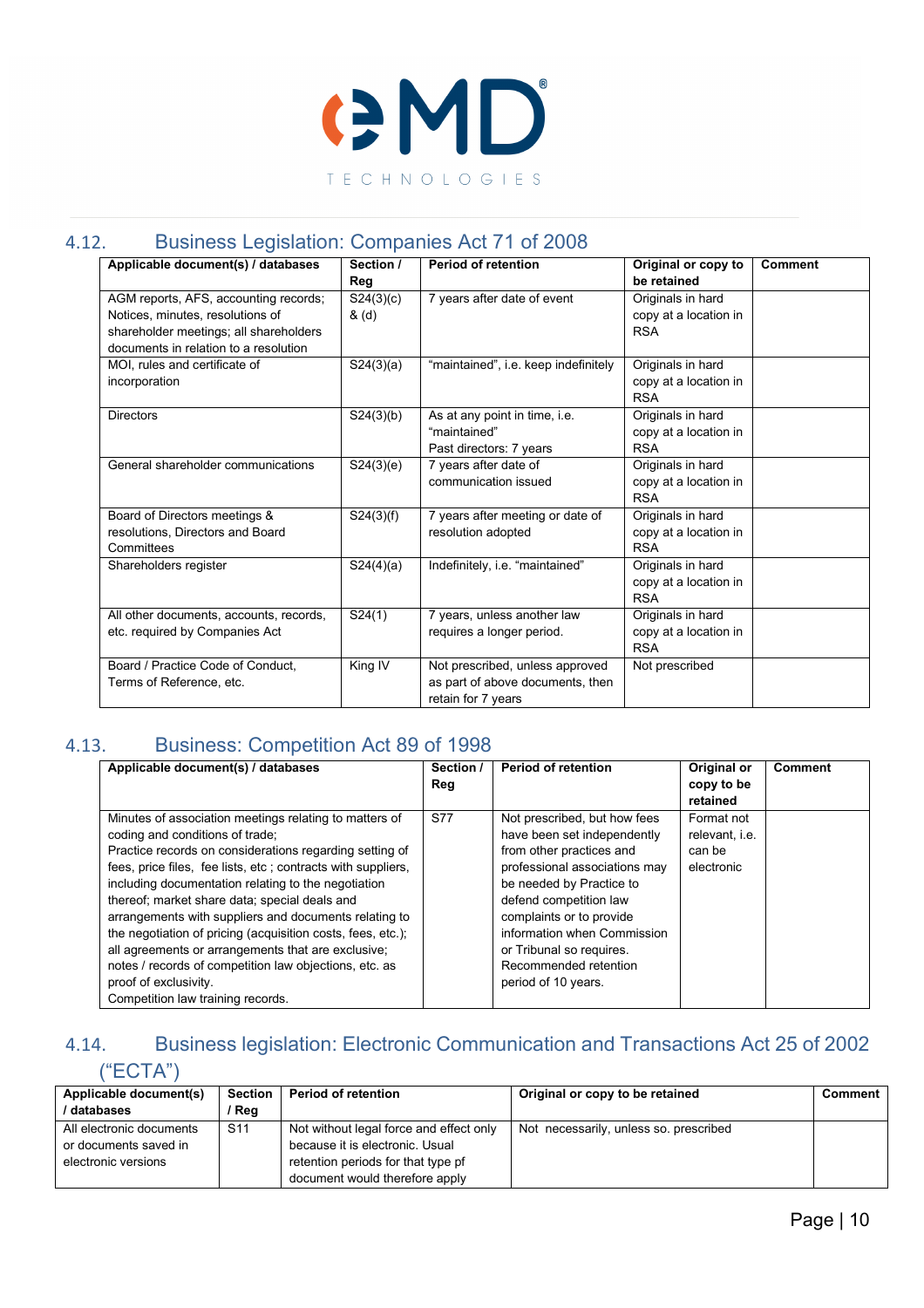

| Documents containing       | S <sub>13</sub>   | Documents where parties agree on e-             | Electronic                                       |  |
|----------------------------|-------------------|-------------------------------------------------|--------------------------------------------------|--|
| signatures                 |                   | signatures or where advanced                    |                                                  |  |
|                            |                   | signatures <sup>14</sup> are used are valid and |                                                  |  |
|                            |                   | can be retained as hard-copies are /            |                                                  |  |
|                            |                   | would have. Any electronically affixed          |                                                  |  |
|                            |                   | signature not per se invalid. Note              |                                                  |  |
|                            |                   |                                                 |                                                  |  |
|                            |                   | some contracts or documents require             |                                                  |  |
|                            |                   | a "wet signature" meaning not                   |                                                  |  |
|                            |                   | electronic                                      |                                                  |  |
| Requirement that a         | S <sub>12</sub>   | Can be in form of a data message (i.e.          | Electronic                                       |  |
| document must be "In       |                   | electronic) and can be retained same            |                                                  |  |
| writina"                   |                   | as hard copy "in writing". Note                 |                                                  |  |
|                            |                   | difference of "by hand".                        |                                                  |  |
| All documents that require | S <sub>16</sub>   | As long as electronic record is                 | Electronic                                       |  |
| retention                  |                   | accessible and represents accurately            |                                                  |  |
|                            |                   | that document (e.g. could not have              |                                                  |  |
|                            |                   | been changed afterwards), and origin            |                                                  |  |
|                            |                   | and destination could be established.           |                                                  |  |
|                            |                   | then retention as per stipulated and            |                                                  |  |
|                            |                   | applicable period would be valid. <sup>15</sup> |                                                  |  |
| Documents required by      | S <sub>17</sub> . | Electronic form acceptable if electronic        | Electronic                                       |  |
| legal processes,           | s28               | document reliable and accessible /              |                                                  |  |
| inspectors, etc,           |                   | usable for its purpose, and provided            |                                                  |  |
|                            |                   | document is unaltered                           |                                                  |  |
| Documents requiring        | S <sub>18</sub>   | Can be validly done by advanced                 | Electronic                                       |  |
| Notarisation,              |                   | electronic signature, also where hard           |                                                  |  |
| acknowledgement and        |                   | copy is required such certified                 |                                                  |  |
| certification              |                   | electronic copy would be value                  |                                                  |  |
| Agreements                 | S <sub>22</sub>   | Not invalid purely because entered.             | Electronic, unless agreed to be parties that not |  |
|                            |                   | into electronically, provided that no           | electronic                                       |  |
|                            |                   | agreement to contrary entered into by           |                                                  |  |
|                            |                   | parties, e.g. that wet signature ito s21.       |                                                  |  |

## 4.15. Business legislation: Transfer Duty Act 40 of 1949

#### <span id="page-10-0"></span>Only applies if Practice owns any fixed property.

| Applicable document(s) / databases                                                                                                                                                                                   | <b>Section</b><br>/ Reg | <b>Period of retention</b> | Original or<br>copy to be           | <b>Comment</b> |
|----------------------------------------------------------------------------------------------------------------------------------------------------------------------------------------------------------------------|-------------------------|----------------------------|-------------------------------------|----------------|
|                                                                                                                                                                                                                      |                         |                            | retained                            |                |
| Purchase of land (property): a record of the<br>sale including a description of the property sold,<br>the person by whom and the person to whom<br>the property has been sold and the price paid<br>for the property | S <sub>15</sub>         | 5 years after sale         | Originals<br>with wet<br>signatures |                |

*(2) An application for accreditation must—*

<span id="page-10-1"></span><sup>14</sup> A signature recognize ito s37: *Accreditation of authentication products and services.—(1) The Accreditation Authority may accredit authentication products and services in support of advanced electronic signatures.*

*<sup>(</sup>a) be made to the Accreditation Authority in the prescribed manner supported by the prescribed information; and*

*<sup>(</sup>b) be accompanied by a non-refundable prescribed fee.*

*<sup>(3)</sup> A person falsely holding out its products or services to be accredited by the Accreditation Authority is guilty of an offence*.

<span id="page-10-2"></span> $^{15}$  A good example here is the HPCSA rules on health records. If electronically kept, must eb kept as at a point in time, i.e. cannot be in a word-version, for example, that could be changed afterwards. Software that tracks changes and immortalize documents in points in time are therefore preferred.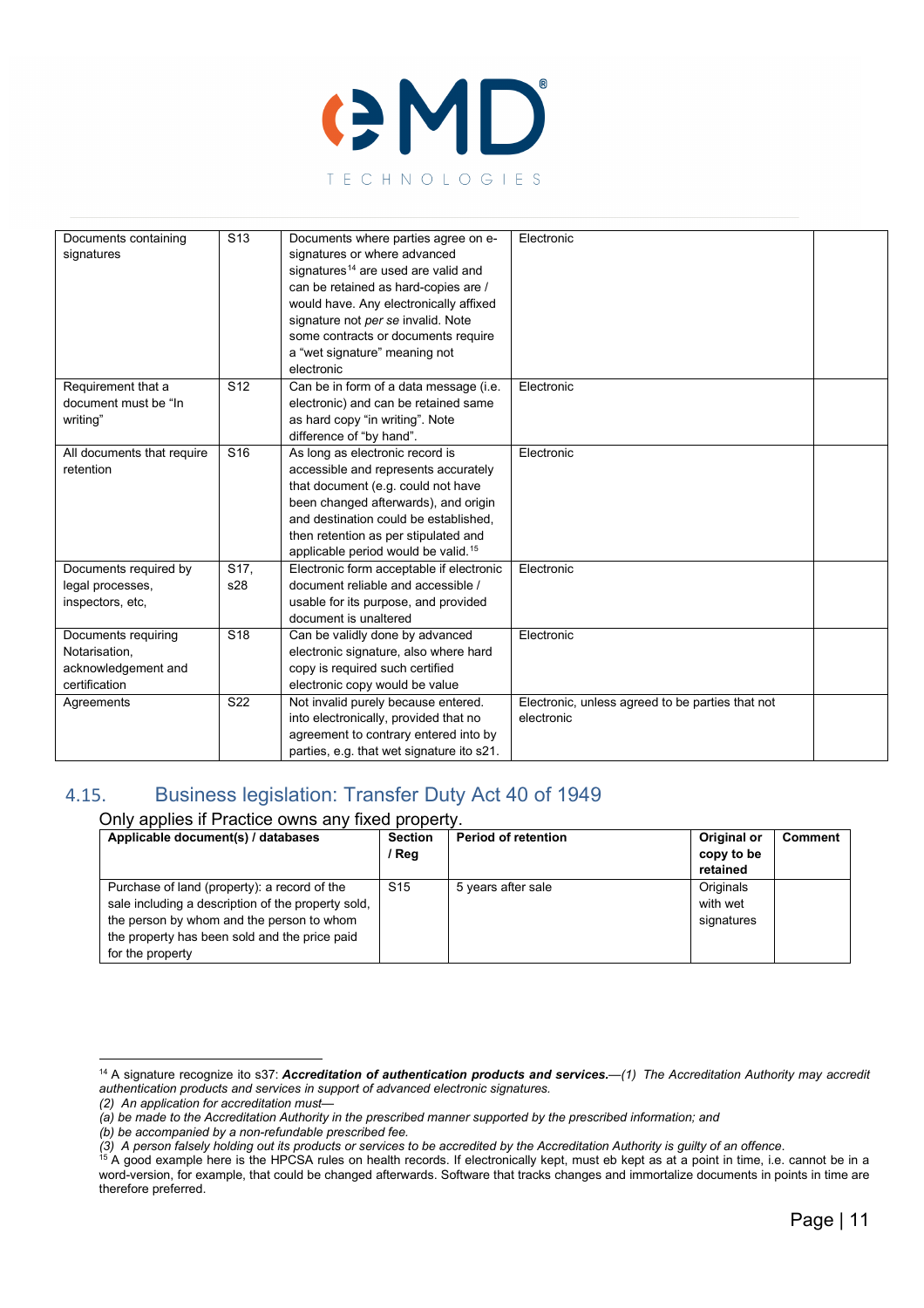

### <span id="page-11-0"></span>4.16. Business legislation: Administrative Adjudication of Road Traffic Offences Act 46 of 1998 ("AARTO")

| Applicable document(s) / databases        | Section / | <b>Period of retention</b> | Original or copy to | <b>Comment</b>              |
|-------------------------------------------|-----------|----------------------------|---------------------|-----------------------------|
|                                           | Reg       |                            | be retained         |                             |
| Details of drivers of Practice vehicles:  | S17(5)    | Co must at all times       | Not stipulated      | As it could also relate to  |
| full names, acceptable identification and |           | maintain records of who    |                     | occupational health         |
| residential and postal address            |           | is driving their vehicles  |                     | matters, destroy after      |
|                                           |           |                            |                     | longest period of retention |

### 4.17. Business legislation: Trade Marks Act 194 of 1993

<span id="page-11-1"></span>

| Applicable     | <b>Section</b> | <b>Period of retention</b>                                | Original or    | Comment |
|----------------|----------------|-----------------------------------------------------------|----------------|---------|
| document(s) /  | Reg            |                                                           | copy to be     |         |
| databases      |                |                                                           | retained       |         |
| Certificate of | $S29(2)$ ,     | Keep as proof for duration of mark being used or to be    | Original, must |         |
| Trade Mark     | s39(7)         | protected (10 years + after any renewal term if obtained) | be signed      |         |

# 4.18. Business legislation: Patents Act 57 of 1978

<span id="page-11-2"></span>

| Applicable<br>document(s) /<br>databases | Section /<br>Reg | <b>Period of retention</b>                                      | Original or<br>copy to be<br>retained | Comment |
|------------------------------------------|------------------|-----------------------------------------------------------------|---------------------------------------|---------|
| Certificate of<br>patent                 | S44. s46         | 20 years, or longer if possible disputes relating to the patent | Original with<br>seal of CIPC         |         |

## 4.19. Finance: Tax Administration Act 28 of 2011

<span id="page-11-3"></span>

| Applicable document(s) / databases                                               | Section /<br>Reg | <b>Period of retention</b>                                                                 | Original or<br>copy to be<br>retained | <b>Comment</b> |
|----------------------------------------------------------------------------------|------------------|--------------------------------------------------------------------------------------------|---------------------------------------|----------------|
| Returns, whether required to be<br>submitted or not and, underpinning<br>records | S29, s30         | 5 years after the date of submission /<br>required submission / not required<br>submission | Originals                             |                |
| Records subject to, or aware of<br>possible audit and/or subject to an<br>appeal | S32              | Until audit / appeal is concluded                                                          | Originals                             |                |

#### 4.20. Finance: Income Tax Act 58 of 1962

<span id="page-11-4"></span>

| Applicable document(s) / databases | Section / Reg | <b>Period of retention</b> | Original or copy to<br>be retained | Comment |
|------------------------------------|---------------|----------------------------|------------------------------------|---------|
|                                    |               |                            |                                    |         |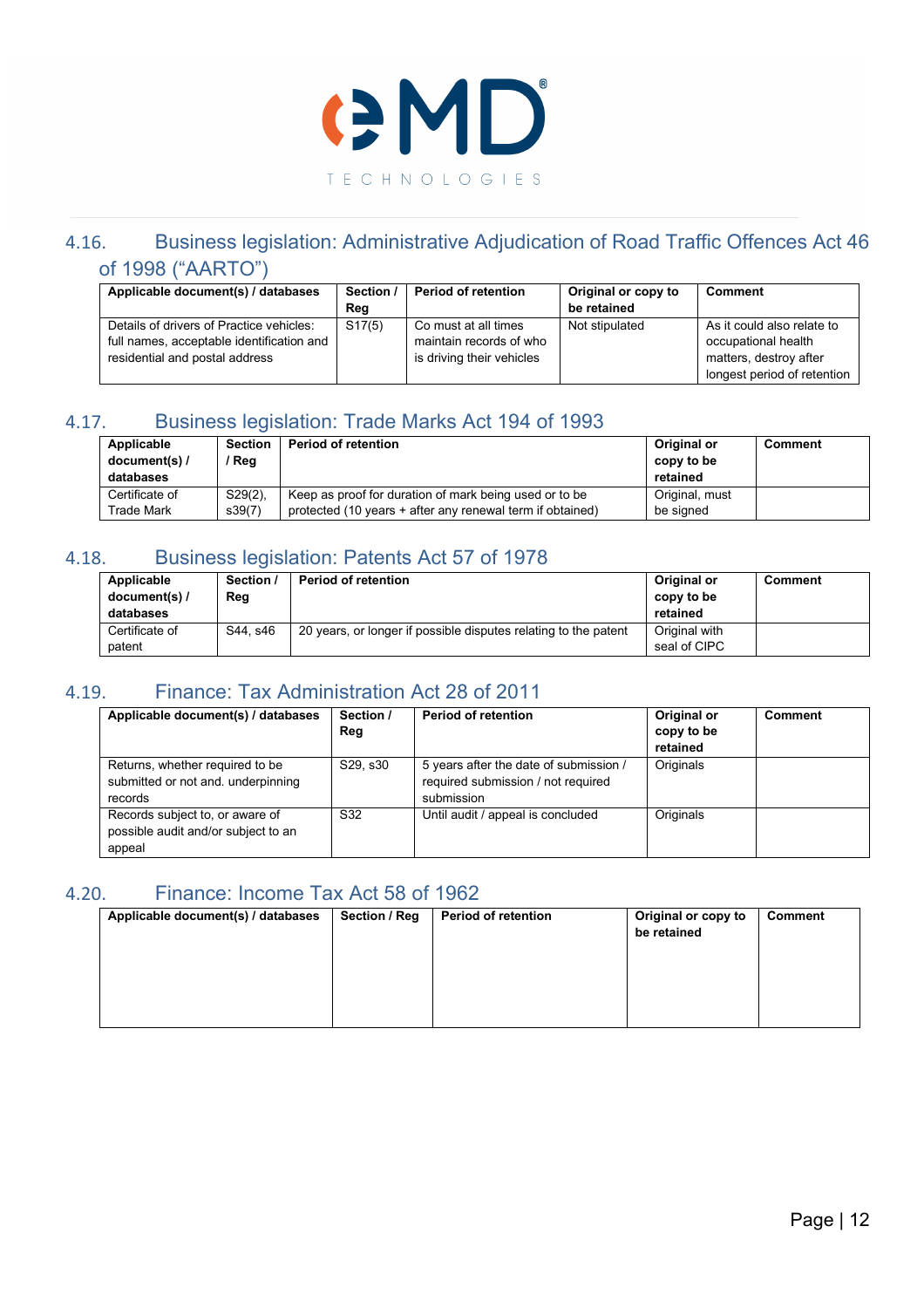

| All payroll, payroll calculations      | Item 14, $4th$         | 5 years from date of submission | Originals or. as  |  |
|----------------------------------------|------------------------|---------------------------------|-------------------|--|
|                                        |                        |                                 |                   |  |
| (deductions, benefits, etc.), returns, | Schedule as            | to SARS                         | prescribed by the |  |
| and all related info (EMP's)           | gazetted <sup>16</sup> |                                 | <b>SARS</b>       |  |
|                                        |                        |                                 | Commissioner.     |  |
|                                        |                        |                                 |                   |  |
|                                        |                        |                                 |                   |  |
|                                        |                        |                                 |                   |  |
|                                        |                        |                                 |                   |  |
|                                        |                        |                                 |                   |  |
|                                        |                        |                                 |                   |  |
|                                        |                        |                                 |                   |  |
|                                        |                        |                                 |                   |  |
|                                        |                        |                                 |                   |  |
|                                        |                        |                                 |                   |  |
|                                        |                        |                                 |                   |  |
|                                        |                        |                                 |                   |  |
|                                        |                        |                                 |                   |  |
|                                        |                        |                                 |                   |  |

#### 4.21. Finance: Value Added Tax Act 89 of 1991

<span id="page-12-0"></span>

| Applicable document(s) / databases                                                                                                | Section /<br>Reg      | <b>Period of retention</b>                   | Original or copy to<br>be retained                     | Comment |
|-----------------------------------------------------------------------------------------------------------------------------------|-----------------------|----------------------------------------------|--------------------------------------------------------|---------|
| Records of goods / services supplied.<br>invoices, credit notes, charts & codes of<br>account, bank statements, etc., all customs | S55, s15,<br>s16. s20 | 5 years from date of<br>submission of return | Originals, if for<br>invoices not<br>available, marked |         |
| documents.                                                                                                                        |                       |                                              | "copy"                                                 |         |

# <span id="page-12-1"></span>4.22. Labour legislation: Basic Conditions of Employment Act 75 of 1997 and the regulations<sup>[17](#page-12-3)</sup> thereto

| Applicable document(s) / databases                                                                                                                                                                                                            | <b>Section</b><br>/ $Reg^{18}$ | <b>Period of retention</b>                                                                                                                                           | Original or<br>copy to be<br>retained      | <b>Comment</b> |
|-----------------------------------------------------------------------------------------------------------------------------------------------------------------------------------------------------------------------------------------------|--------------------------------|----------------------------------------------------------------------------------------------------------------------------------------------------------------------|--------------------------------------------|----------------|
| Written particulars of employment as listed in s29,<br>incl all contracts and documents pertaining to the<br>contract.                                                                                                                        | S <sub>29</sub>                | 3 years after termination of<br>employment.                                                                                                                          | Not specified<br>but must be in<br>writing |                |
| Certificate of service                                                                                                                                                                                                                        | S42,<br>Reg 6                  | On employee file, 3 years after<br>employment                                                                                                                        | Copy                                       |                |
| As long as employed, name & occupation, time<br>worked, remuneration, dob, etc.,                                                                                                                                                              | S31                            | 3 years after last entry on record                                                                                                                                   | Not specified                              |                |
| Remuneration records as stipulated by s33: name 7<br>address, occupation, remuneration, period of salary,<br>amounts, deductions & reasons therefor, actual<br>amount paid, rate and overtime rate, hours worked,<br>workplace, working hours | S33                            | 3 years, but note EEA on pay<br>differential reports if EE Plan runs<br>5 years or longer, and obligation<br>to keep EE information for 5 years<br>after last entry. | Not specified                              |                |
| Sectoral determinations                                                                                                                                                                                                                       | S <sub>58</sub>                | For as long as determination is<br>applicable                                                                                                                        | Not specified                              |                |
| Any record to which employment relates                                                                                                                                                                                                        | S66                            | May be requested and must<br>provided to a labour inspector.<br>Documents for which no retention<br>period is prescribed to be retained<br>as per co policy          | Not specified                              |                |
| All records under BCEA                                                                                                                                                                                                                        | S76                            | Employer to prove authenticity                                                                                                                                       | If no originals,<br>certificates           |                |

<span id="page-12-3"></span><span id="page-12-2"></span><sup>16</sup> https://www.sars.gov.za/AllDocs/LegalDoclib/Notes/LAPD-IntR-IN-2012-14%20-%20Allowances%20Advances%20Reimbursements.pdf.

 $^{17}$  GNR.1438 of 13 November 1998: General Administrative Regulations as amended on 22/03/2002; 25/07/2002 and 12/03/2010

<span id="page-12-4"></span> $18$  GNR.1438 of 13 November 1998: General Administrative Regulations as amended.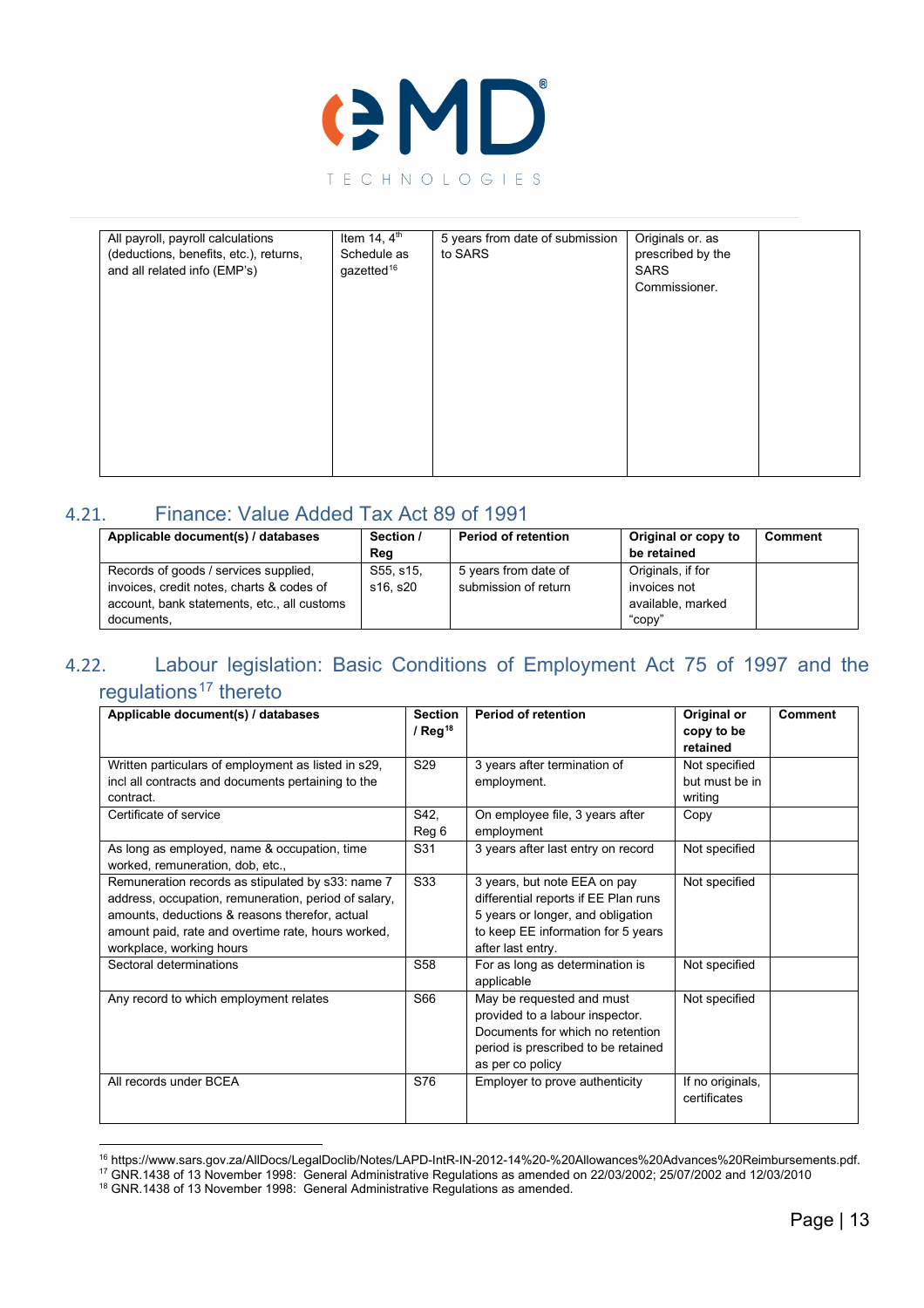

|  | that copies |  |
|--|-------------|--|
|  | are true    |  |
|  |             |  |
|  |             |  |

# 4.23. Labour legislation: Employment Equity Act 55 of 1998

<span id="page-13-0"></span>

| Applicable document(s) / databases                 | <b>Section</b>   | <b>Period of retention</b>                | Original or    | <b>Comment</b> |
|----------------------------------------------------|------------------|-------------------------------------------|----------------|----------------|
|                                                    | / $Reg19$        |                                           | copy to be     |                |
|                                                    |                  |                                           | retained       |                |
| All records that fall under EEA (including data on | S26,             | Must be maintained, and retained for      |                |                |
| race and other grounds of no unfair                | EEA1             | prescribed periods                        |                |                |
| discrimination & required data fields in EE Plan   |                  |                                           |                |                |
| and EE Report;                                     |                  |                                           |                |                |
| Employee declaration on gender, race, nationality  |                  |                                           |                |                |
| & disability                                       |                  |                                           |                |                |
| Workplace policies and procedures pertaining to    | S5,              | If analysis shows amendments required,    | Not prescribed | After          |
| employment                                         | s15,             | all to be retained plus analyses for 5    |                | longest        |
|                                                    | reg $8(4)$       | years after EE Plan Expiry                |                | retention      |
|                                                    |                  |                                           |                | period         |
| EE Plan (duration of min 1 year and max 5 years)   | S20,             | 5 years after plan expiry                 | Not prescribed |                |
| & all underpinning documents, e.g. employment      | reg 9            |                                           |                |                |
| records, payroll records, employment stats         | EEA13            |                                           |                |                |
| (country, province, professions, etc.)             |                  |                                           |                |                |
| EE Report and all supporting documents (not        | $\overline{S21}$ | Not prescribed, but as it informs EE      | Not prescribed |                |
| Report is public (therefore subject to PAIA), and  | Reg 10           | Plan and progress in it, would have to    |                |                |
| only income differential information is            |                  | be retained for 5 years after expiry of   |                |                |
| confidential)                                      |                  | Plan with all reports pertaining to that  |                |                |
|                                                    |                  | plan                                      |                |                |
| Recruitment (incl applicants & all interviewees),  | S5, s6,          | To be able to address matters of          | <b>Not</b>     |                |
| promotion & training records (also of former       | s19.             | alleged discrimination on listed grounds, | prescribed,    |                |
| employees),                                        | s51              | records relating to lawful consideration  | and generally  |                |
| harassment                                         |                  | of race, gender, etc. is recommended to   | complaints     |                |
|                                                    |                  | be kept for at least 5 years after event, | must be        |                |
|                                                    |                  | longer if archiving is possible due to    | lodged. within |                |
|                                                    |                  | possible criminal charges in harassment   | timelines      |                |
|                                                    |                  | cases and human rights aspects of         | stipulated by  |                |
|                                                    |                  | complaints                                | e.g. LRA       |                |
| Minutes & supporting documents of EE               | S <sub>16</sub>  | As per each EE Plan and each EE           | Not prescribed | After          |
| Committee, consultation with general staff         |                  | Report to which engagements pertain       |                | retention      |
|                                                    |                  |                                           |                | period         |
| Compliance orders                                  | S37,             | An inspector. May require records to be   | As ordered     | As             |
|                                                    | Reg 14,          | kept, and such order must be followed     |                | ordered        |
|                                                    | EEA6             |                                           |                |                |

# 4.24. Labour legislation: Skills Development Act No 97 of 1998 (SDA) & Skills Development Levies Act 9 of 1999 ("Levies Act")

<span id="page-13-1"></span>

| Applicable<br>document(s) /<br>databases | <b>Section</b><br>Reg | <b>Period of retention</b>        | Original or copy to be<br>retained | Comment |
|------------------------------------------|-----------------------|-----------------------------------|------------------------------------|---------|
| Learnership                              | S <sub>17</sub> .     | Not prescribed, but keep as usual | Original                           |         |
| agreements, including                    | s18                   | employment records would be kept  | register to be kept in hard        |         |
| register thereof                         |                       | after termination, i.e. 5 years.  | copy                               |         |

<span id="page-13-2"></span><sup>19</sup> GNR.595 of 1 August 2014: Employment Equity Regulations, 2014 (*Government Gazette* No. 37873). as amended.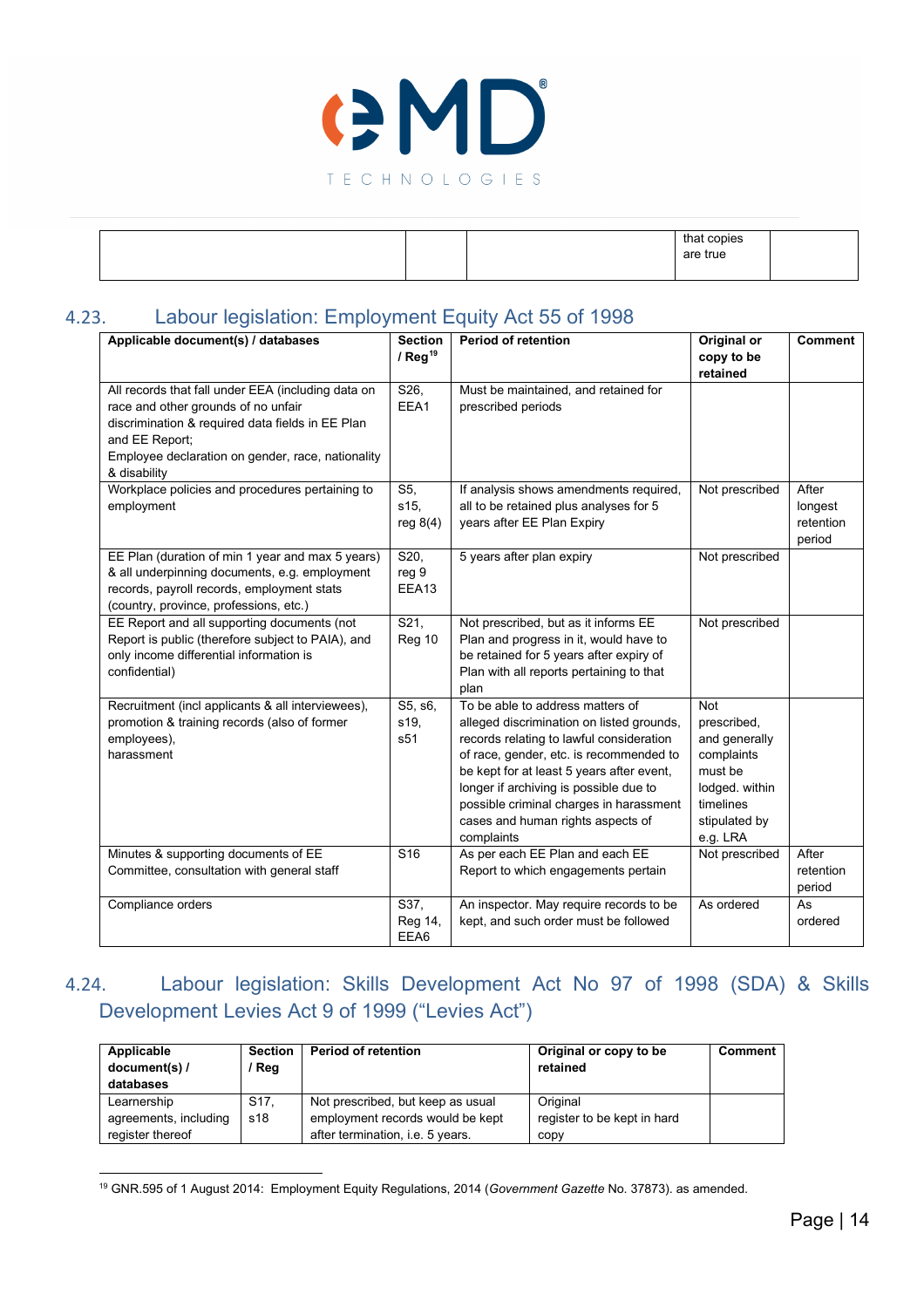

| SETA's                                                        | $S9 - 15$            | Specific SETA can set requirements<br>for learnerships and grants, as well as<br>the requisite Skills Development<br>Plans and Reports. Follow rules of<br>SETA to which | Follow SETA-specific rules |
|---------------------------------------------------------------|----------------------|--------------------------------------------------------------------------------------------------------------------------------------------------------------------------|----------------------------|
| Skills levies, including<br>tax incentives such as<br>the ETI | Levies<br>Act, $s$ 7 | Payment into Fund; As per tax<br>requirements (5 years after filing or<br>submission)                                                                                    | Follow SETA-specific rules |
| <b>Skills Development</b><br>Plan                             |                      | As per SETA                                                                                                                                                              | As per SETA                |
| <b>Skills Development</b><br>Report                           |                      | As per SETA                                                                                                                                                              | As per SETA                |

### 4.25. Labour legislation: Employment Tax Incentive Act 26 of 2013

<span id="page-14-0"></span>This Act establishes the ETI, and its actual administration is under the Income Tax Act, the Tax Administration Act and the SARS Act. Retention of documents must therefore following those Acts (in general 5 years after submission to SARS or indefinitely where submission had to be made to SARS but were not and then 5 years after actual submission, etc.).

| Applicable<br>document(s) /<br>databases | <b>Section</b><br>' Reg | <b>Period of retention</b>                                                                                                                                                                                                          | Original or<br>copy to be<br>retained | <b>Comment</b> |
|------------------------------------------|-------------------------|-------------------------------------------------------------------------------------------------------------------------------------------------------------------------------------------------------------------------------------|---------------------------------------|----------------|
| Records of<br>qualifying<br>employees    | S6                      | Not prescribed, but proof of qualifying criteria relating to employee to be<br>maintained and retained at least 5 years after termination or 5 years after<br>the date when employee no longer qualifies (e.g. older than 29 years, | <b>Not</b><br>stipulated              |                |
|                                          |                         | wages exceed that set out in section 4, etc.                                                                                                                                                                                        |                                       |                |

#### 4.26. Labour legislation: Labour Relations Act 66 of 1995 (LRA)

<span id="page-14-1"></span>

| Applicable document(s) /<br>databases                                                                                                                   | Section /<br>Reg              | <b>Period of retention</b>                                                                                                                                                                                                                                                                                                                        | Original or<br>copy to be<br>retained |                              |
|---------------------------------------------------------------------------------------------------------------------------------------------------------|-------------------------------|---------------------------------------------------------------------------------------------------------------------------------------------------------------------------------------------------------------------------------------------------------------------------------------------------------------------------------------------------|---------------------------------------|------------------------------|
| Collective agreement,<br>arbitration award,<br>determination made in terms<br>of Wage Act, strikes and lock-<br>outs                                    | S205                          | At least 3 years from date of event / agreement's end.                                                                                                                                                                                                                                                                                            | Original or<br>reproduced             | After period of<br>retention |
| Disciplinary record indicating<br>nature of any disciplinary<br>transgressions, the actions<br>taken by the employer and<br>the reasons for the actions | Clause<br>5.<br>Schedule<br>8 | Not specified, but required under EE Report (i.e. 5 years<br>after expiry of EE Plan). Note letters of written warning<br>may have to be removed based on co policy. Matters<br>relating to ill health may have to be kept ito occupational<br>health legislation, and matters relating to harassment<br>and discrimination according to the EEA. | Not<br>stipulated                     | After period of<br>retention |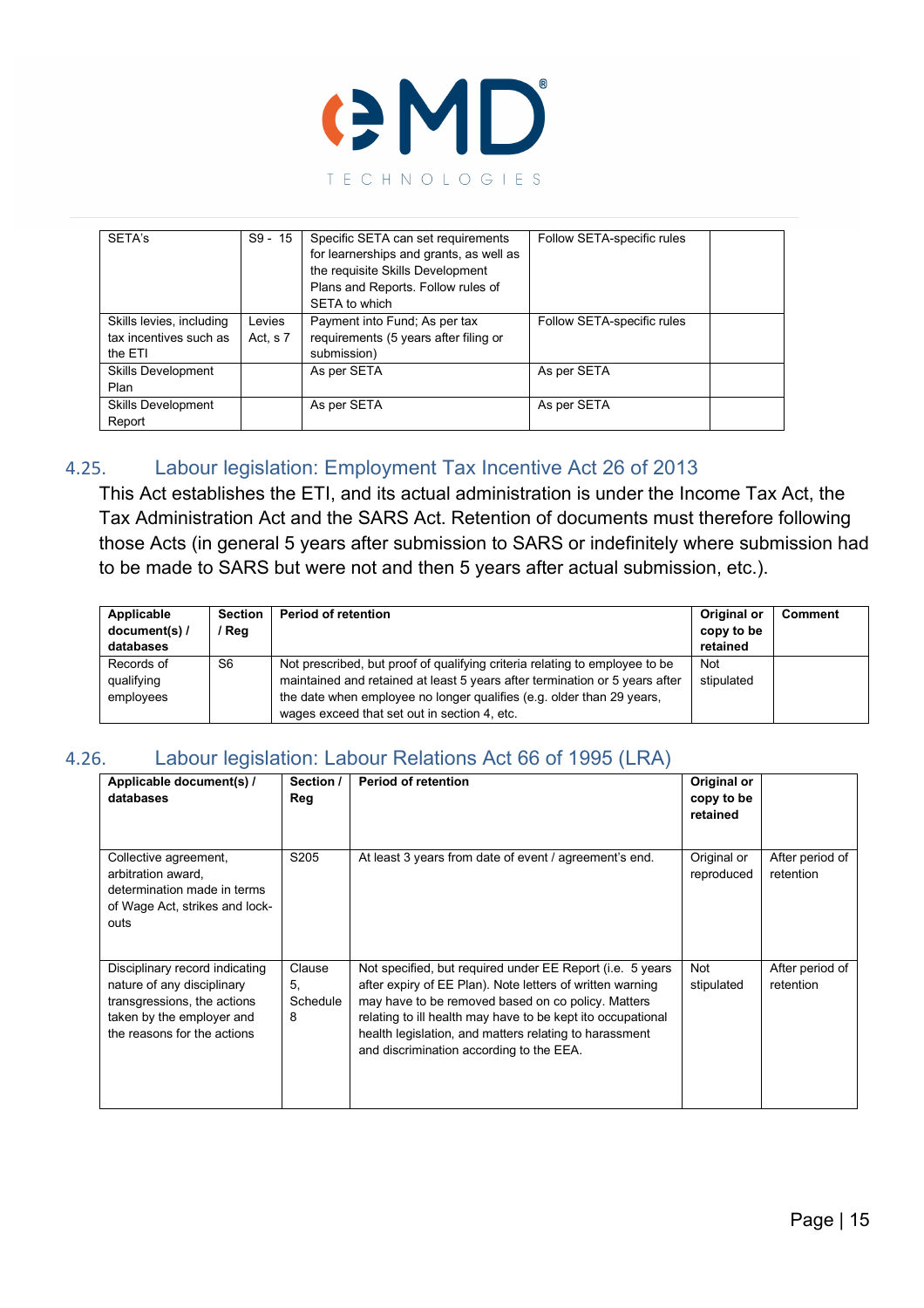

| Mandatory disclosure                                                                                                                                                              | S89                   | In order to disclose information required by workplace                                                                                                  | <b>Not</b>                                               | After period of                              |
|-----------------------------------------------------------------------------------------------------------------------------------------------------------------------------------|-----------------------|---------------------------------------------------------------------------------------------------------------------------------------------------------|----------------------------------------------------------|----------------------------------------------|
| information for workplace                                                                                                                                                         |                       | forums, such information would have to be retained. No                                                                                                  | prescribed                                               | retention                                    |
| forums:                                                                                                                                                                           |                       | periods prescribed, but may relate to documents such as                                                                                                 |                                                          |                                              |
|                                                                                                                                                                                   | S <sub>189&amp;</sub> | financials that have to be retained under companies'                                                                                                    |                                                          |                                              |
| Mandatory disclosures in<br>cases of proposed                                                                                                                                     | 189A                  | legislation, tax legislation & employment laws.                                                                                                         |                                                          |                                              |
| retrenchments                                                                                                                                                                     | S <sub>16</sub>       |                                                                                                                                                         |                                                          |                                              |
| Trade union access to<br>information                                                                                                                                              |                       |                                                                                                                                                         |                                                          |                                              |
|                                                                                                                                                                                   |                       |                                                                                                                                                         |                                                          |                                              |
|                                                                                                                                                                                   |                       |                                                                                                                                                         |                                                          |                                              |
| Privileged information,<br>confidential information of<br>which the disclosure would<br>cause harm, employee<br>personal information, non-<br>disclosure by law or court<br>order | S16(5)                | Although retained for periods as prescribed, and<br>potentially accessible under above sections, cannot be<br>disclosed under s16, s89, and 189 & 189A. | As<br>prescribed<br>in other<br>legislation<br>or orders | As per<br>relevant law,<br>order.<br>consent |

# 4.27. Labour legislation: Unemployment Insurance Fund Act 63 of 2002

<span id="page-15-0"></span>

| Applicable document(s) / databases           | Section / Reg | <b>Period of retention</b>  | Original   | Comment |
|----------------------------------------------|---------------|-----------------------------|------------|---------|
|                                              |               |                             | or copy to |         |
|                                              |               |                             | be         |         |
|                                              |               |                             | retained   |         |
| Name, id nr, address of employment & monthly | As per Income | 5 years after submission to | Not        |         |
| remuneration                                 | Tax Act       | SARS                        | specified  |         |

#### 4.28. Insurance: Pension Fund Act 24 of 1956

<span id="page-15-1"></span>

| Applicable document(s) /<br>databases | <b>Section</b><br>' Reg | <b>Period of retention</b>                                 | Original or<br>copy to be<br>retained | <b>Comment</b> |
|---------------------------------------|-------------------------|------------------------------------------------------------|---------------------------------------|----------------|
| Board of a Fund to ensure all         | S7D                     | Must be kept properly and in accordance with legislation   | As per                                |                |
| records kept                          |                         | governing that type of record                              | specific law                          |                |
| Pension Fund rules                    |                         | Indefinitely due to its application many decades after its | As per                                |                |
|                                       |                         | creation / when an employee retires and thereafter         | specific law                          |                |

## <span id="page-15-2"></span>4.29. Insurance: Short-term Insurance Act 53 of 1998

| Applicable<br>document(s)<br>databases       | Section /<br>Reg                       | <b>Period of retention</b>                                                                                                                                                                 | Original or<br>copy to be<br>retained | <b>Comment</b> |
|----------------------------------------------|----------------------------------------|--------------------------------------------------------------------------------------------------------------------------------------------------------------------------------------------|---------------------------------------|----------------|
| Policies.<br>documents<br>on claims,<br>etc. | <b>Not</b><br>specifically<br>governed | Not regulated, but retain for at least 4 years after policy expiry and<br>for claims documents 3 years after claim has been finalised (ito<br>prescription legislation and Income Tax Act) | Not provided                          |                |